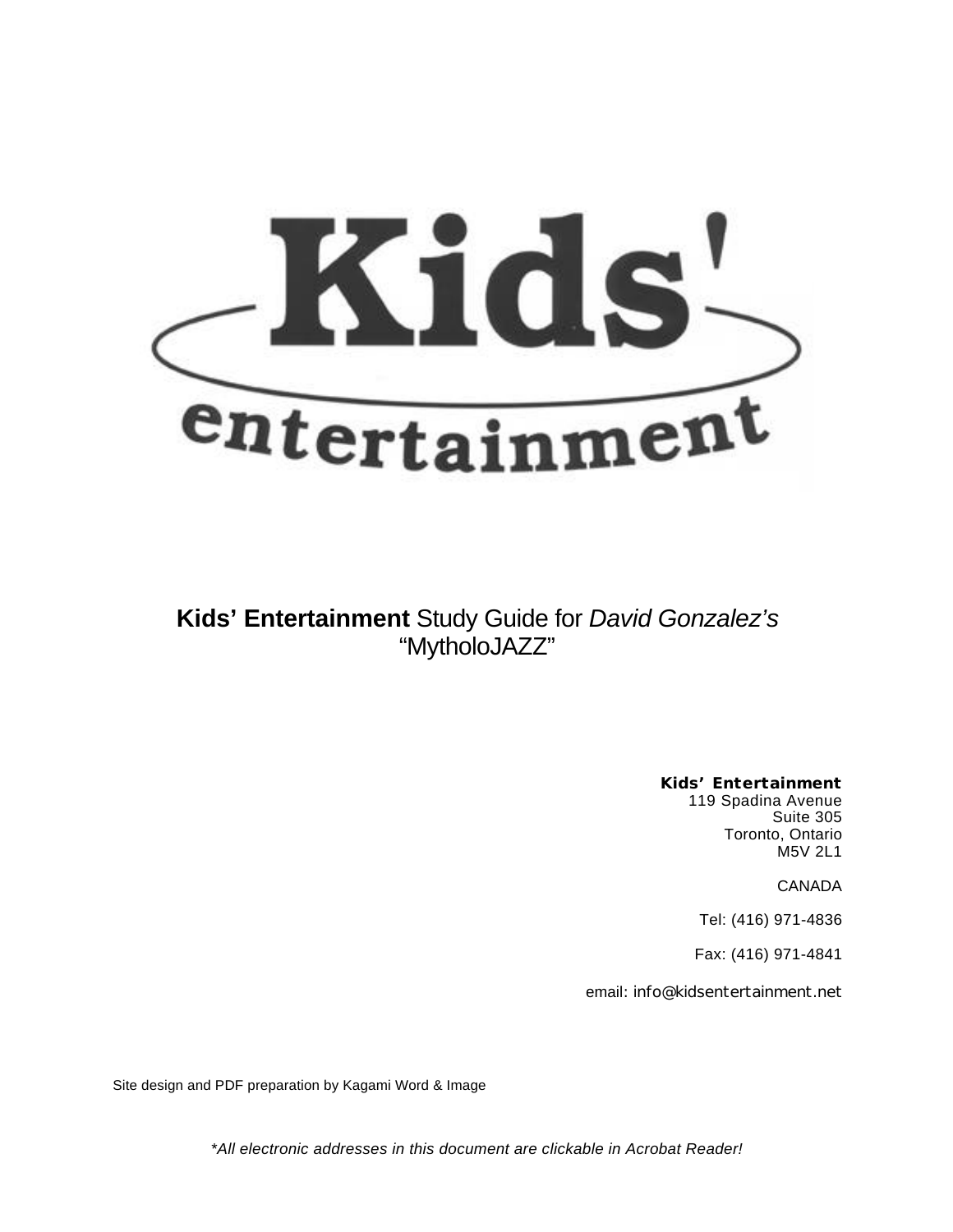#### **DAVID GONZALEZ WITH THE D.D. JACKSON TRIO IN** *MYTHOLOJAZZ*

Essay: Famous Orpheus *page 2*

#### **About** *MytholoJAZZ*

About the Company *page 5* Interview with David Gonzalez *page 10* Synopses of "Orpheus and Eurydice" and "Delgadina" *page 14*

#### **In Story and Song**

A Mighty Mountain of Myths *page 19* The Storytelling Tradition *page 24*

#### **Suggested Classroom Activities**

Post-Show Discussion Questions *page 28* Mythmaking *page 29* A Fascinating Family Tree *page 29* Orpheus Neurosis *page 29* Scoring a Story *page 30* Snakeskin Wishes *page 30*

The *New Victory Theater Education Department* gratefully acknowledges *Lincoln Center Institute* for some of the materials presented in this document.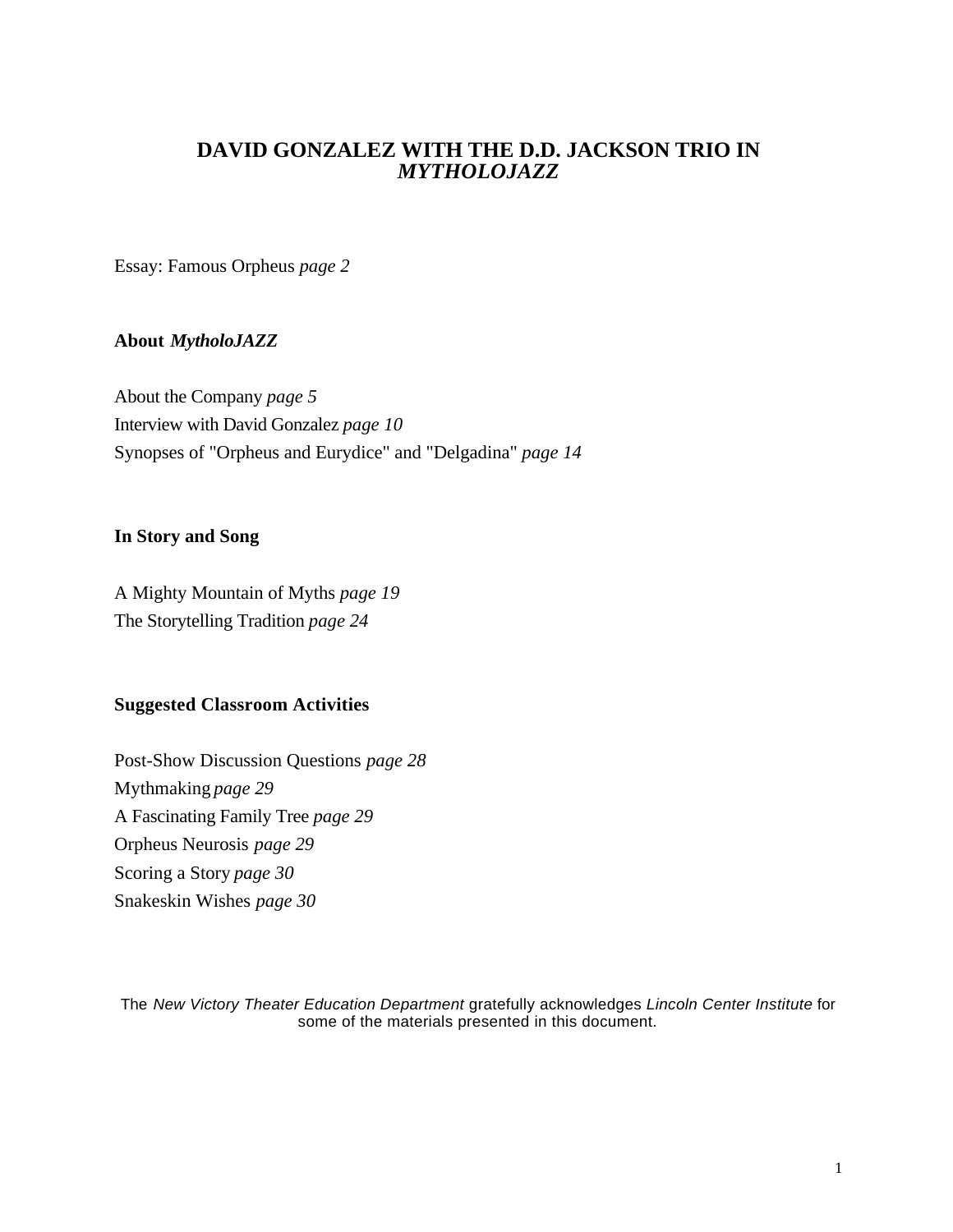# **Famous Orpheus**

#### *Emmet Robbins*

**Orpheus.** Few names from Greek myth are so evocative. Few figures have so appealed to later ages. For us the name has immediate and automatic associations. We think first of the lover who harrowed to hell to win back his beloved, second of the minstrel whose sweet music enchanted all nature. We may, if we have made particular study of antiquity, be able to add a third role to the first two. Not only lover and musician, but priest: the name of Orpheus is regularly linked in antiquity with mystery, religion and special illumination, with initiation into knowledge of the secret workings of the universe. These three facets of this astonishing character account for the universality of his appeal, for in them myth, folklore, and legend come together.<sup>i</sup> Myth, folklore, and legend are not mutually exclusive categories and definitions of each might be disrupted. But it would probably be reasonable to claim that Orpheus, the revealer of the mysteries, is the most truly mythical figure. Myth, if it is to be separated from folklore and legend, may most easily be recognized as distinct by its more speculative nature and by the seriousness of its preoccupations.<sup>11</sup> Orpheus the lover is the folklore figure: the motif of the lover who braves the powers of darkness to find his loved one is common to many parts of the world, as is the taboo against looking back or speaking to her which the lover must observe if he is to be successful in his quest.<sup>iii</sup> Orpheus the musician is the figure of legend, for legend comes closer to history than do myth and folklore, and the story of the gentle singer whose gift makes savage nature tame is certainly none other, on one level, than the story of the advance of civilization and the arts. The Roman poet Horace knew this:

When men lived wild, a spokesman of the gods, The sacred Orpheus, scared them from their foul and murderous ways; and so the legend says: *Ravening lions and tigers Orpheus tamed...*iv

**Priest, lover, musician** – a figure of myth, folk-tale, and legend. Does a real person stand behind this great name, or is Orpheus simply the product of the imagination of a nation that has bequeathed to us other names equally evocative but almost certainly fictitious? To some the matter is of no consequence, for the real value of many great names – Oedipus, Odysseus, Hamlet, Don Quixote, Robinson Crusoe, to list but a few  $-$  is undiminished even if there is no historical personality that can be disinterred for our scrutiny. Orpheus, however, is somewhat different for he is not only a figure whose exploits have furnished substance to poets and artists. The Greeks persisted in regarding him as a great poet and one of the spiritual founders of their nation. Aristophanes, writing in the late fifth century BC, accords Orpheus a place with Homer and Hesiod. Socrates, a few years later, could, as he faced death, put Orpheus on a par with Homer and Hesiod as someone he looked forward to meeting in the realm beyond the grave provided life did not end with bodily death.<sup>v</sup> And Orpheus, in both cases, is mentioned before Homer and Hesiod. It appears highly likely that he was regarded as more ancient and more venerable than the two poets whose works are our first surviving monuments of Greek literature. No Greek of any period,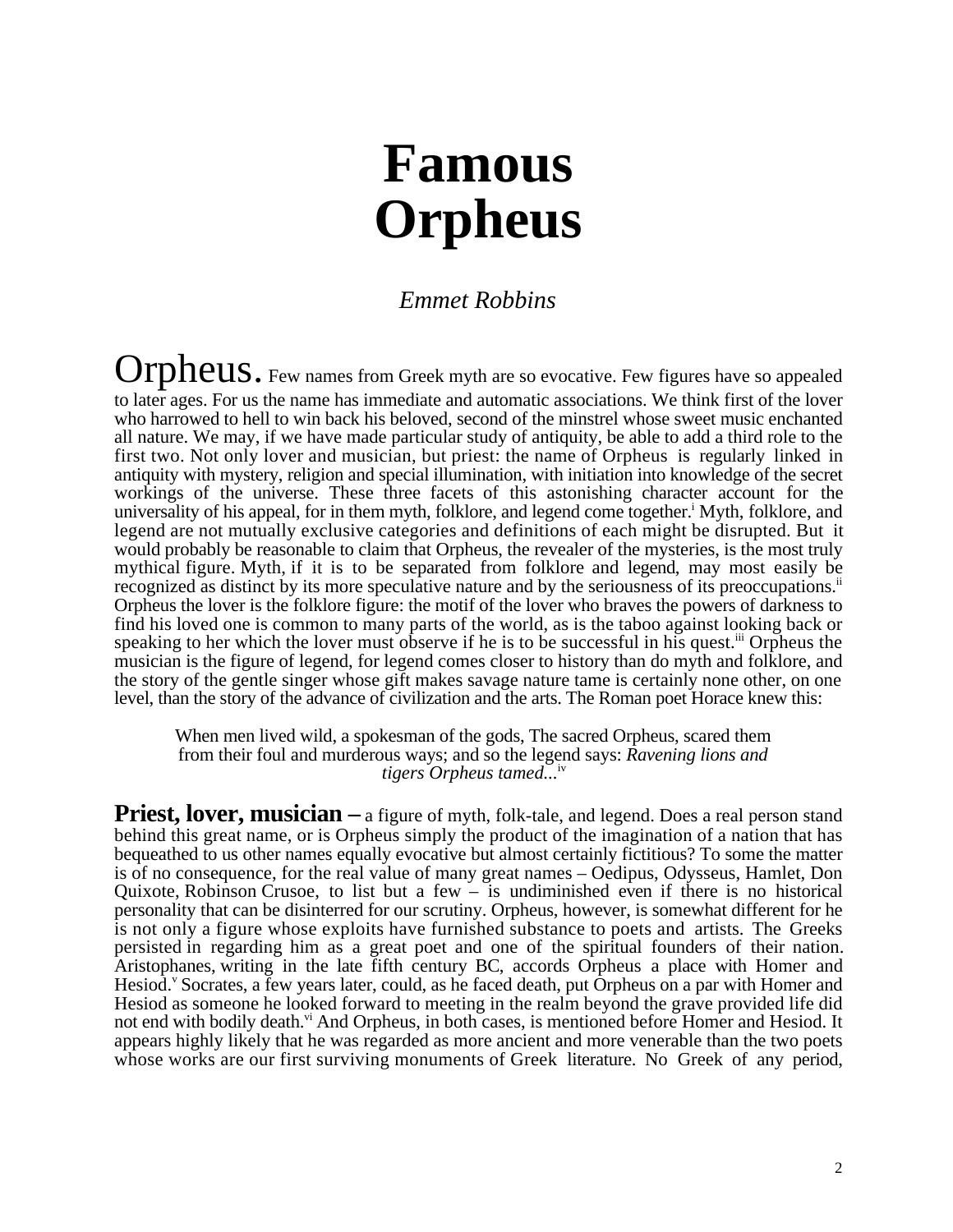certainly, ever questioned the existence of Homer or Hesiod. As poets and teachers they enjoyed an honour that no hero we might describe as purely mythical could ever claim.

And so, one is inevitably tempted to look for a historical reality behind the great name. One is inclined to suspect that there was, once, a real Orpheus whose memory lived on, first in the hearts of his countrymen. When and where, if at all, can he be located?

Our first literary mention of the name of Orpheus occurs in the mid-sixth-century poet Ibycus. A brief mention in a lyric fragment is all we have: 'famous Orpheus.' The name is, thus, celebrated one hundred and fifty years before Aristophanes and Socrates mention him, though we are given no indication why. More intriguing yet is the first representation of Orpheus in art. It antedates the first poetic reference by perhaps a quarter of a century and is thus the first certain appearance of Orpheus that we know. It allows us to make some fascinating, if cautious, surmises.

About the end of the first quarter of the sixth century BC, the people of Sicyon, a town in the northwestern Peloponnese, dedicated, under their tyrant Cleisthennes, a 'treasury' or small temple at Apollo's famous shrine at Delphi. On one of the metopes or relief sculptures from the frieze, surviving in badly damaged state and visible today in the museum at Delphi, are the mutilated outlines of a ship, shown in profile and flanked by two mounted horsemen. Two lute players are standing on the ship, one of them with his name, Orpheus, clearly visible beside him. The ship has been plausibly identified as the Argo, the two horsemen as the twins Castor and Pollux. The tradition is well-established, certainly, that Orpheus formed part of the crew of the illustrious expedition that set out to bring back the Golden Fleece. Pindar, in 462 BC, gives us the first detailed account of the voyage of the Argo and he lists Orpheus, as well as Castor and Pollux, among the heroes who sailed from Greece on the great venture.<sup>viii</sup> All later accounts give special prominence to Orpheus too. Notable among latevesions is a fourth century BC epic by Apollonius of Rhodes, a work which we still possess in its entirety. So long as classical civilization lasted, Orpheus was linked with the Argo. An account of the voyage of the Argo, difficult to date but most probably from the early centuries of the Christian era, is put into the mouth of the singer Orpheus. This poem is regularly called the Orphic Argonautica. The association of Orpheus with the Argo is secure from the very beginning. Another lyric fragment, by the poet Simonides (556-468 BC), is our first definite literary reference to Orpheus after that by Ibycus and it is most easily understood if taken as presupposing his presence on board the Argo:

Over his head flew innumerable birds and to his beautiful song fish leapt straight out of the blue sea.<sup>viii</sup>

Orpheus' link with the fabulous Argonautic expedition is both early and certain...

**The love story of Orpheus and Eurydice,** so important to the Romans and to us, seems quite clearly the tail-end of a centuries-old tradition that knew Orpheus, shaman and argonaut, as traveller to the world beyond and master of its mysteries...

There is, without any doubt, something about Orpheus that sets him apart from all the other great figures of Greek myth. Greek myth is pre-eminently heroic myth, myth that enshrines martial values: courage, killing, blood-lust. Not surprising in the legacy of a male-dominated warrior society that produced, in the *Iliad*, the world's supreme battle epic and whose agonistic, competitive impulse never faltered for a moment. The honest products of classical Greek poetry, a thousand years after the Indo-European invasion of the peninsula, are plays, produced at competitive festivals,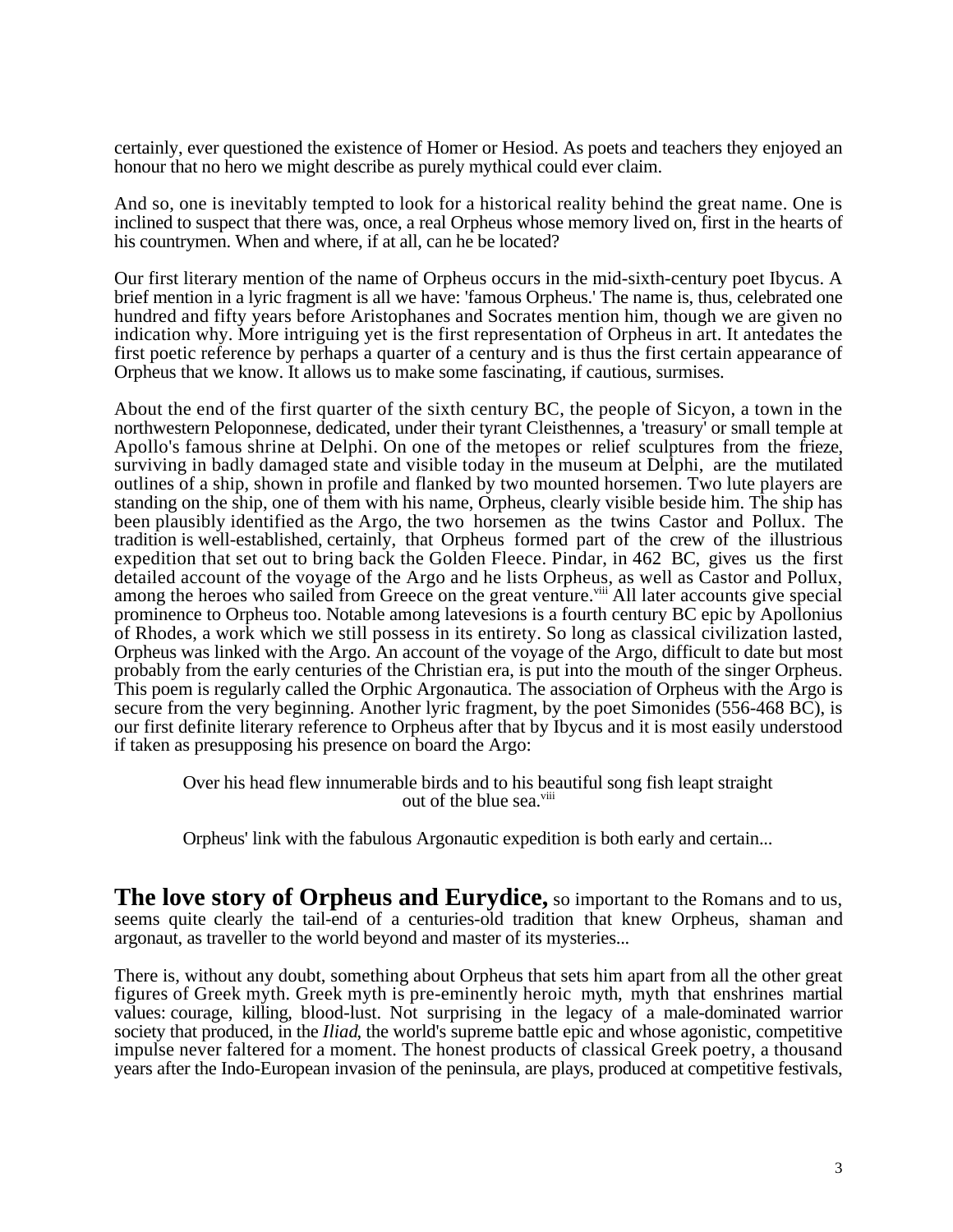and victory odes for triumphant athletes. The contest dominated Greek life in all its aspects, from the Gymnasium and the law-courts to dialectic. A modern theologian points out that there is even an intimate connection between the characteristic competitive impulse of the Greeks and their concept of love, always seen as a striving or an *agon*.<sup>ix</sup> Orpheus clearly belongs to another world, as has been suggested above. All the other great figures of Greek myth, whatever else they may be, are great killers: Achilles, Heracles, Jason, Perseus, Oedipus, Odysseus, Agammemnon - the list could be extended indefinitely and would show not a single figure of note who is not blood-stained. Orpheus is unique and he seems to have puzzled the Greeks.

From *Orpheus, The Metamorphoses of a Myth*. John Warden, editor. Toronto, University of Toronto Press, 1982. Reprinted with permission.

<sup>i</sup> Cf M.O. Lee. "Orpheus and Eurydice: Myth, Legend, Folkore" Classica et Mediaevalia 26 (1965) 402-12.

ii There is good discussion of these matters in G.S. Kirk *The Nature of Greek Myths* (Harmondsworth 1974) 30-8.

iii See, eg, Stith Thompson *Motif-Index of Folk Literature* (Bloomington 1933) F 81.1 and C331.

iv "The Art of Poetry" 391-3 (tr John G. Hawthorne), in L.R. Lind ed *Latin Poetry in Verse Translation* (Boston 1957) 140.

v Aristophanes *Frogs* 1032ff.

vi Plato *Apology* 41a.

vii Pindar *Pythian* 4. 171-7.

viii "Simonides" fr 62 in D.L. Page *Poetae Melici Graeci* (0xford 1962) tr C.M. Bowra *Greek Lyric Poetry* (2nd edn; Oxford 1961) 364.

ix M. Scheler *Ressentiment* tr W.W. Holdheim (New York 1972) 84-6.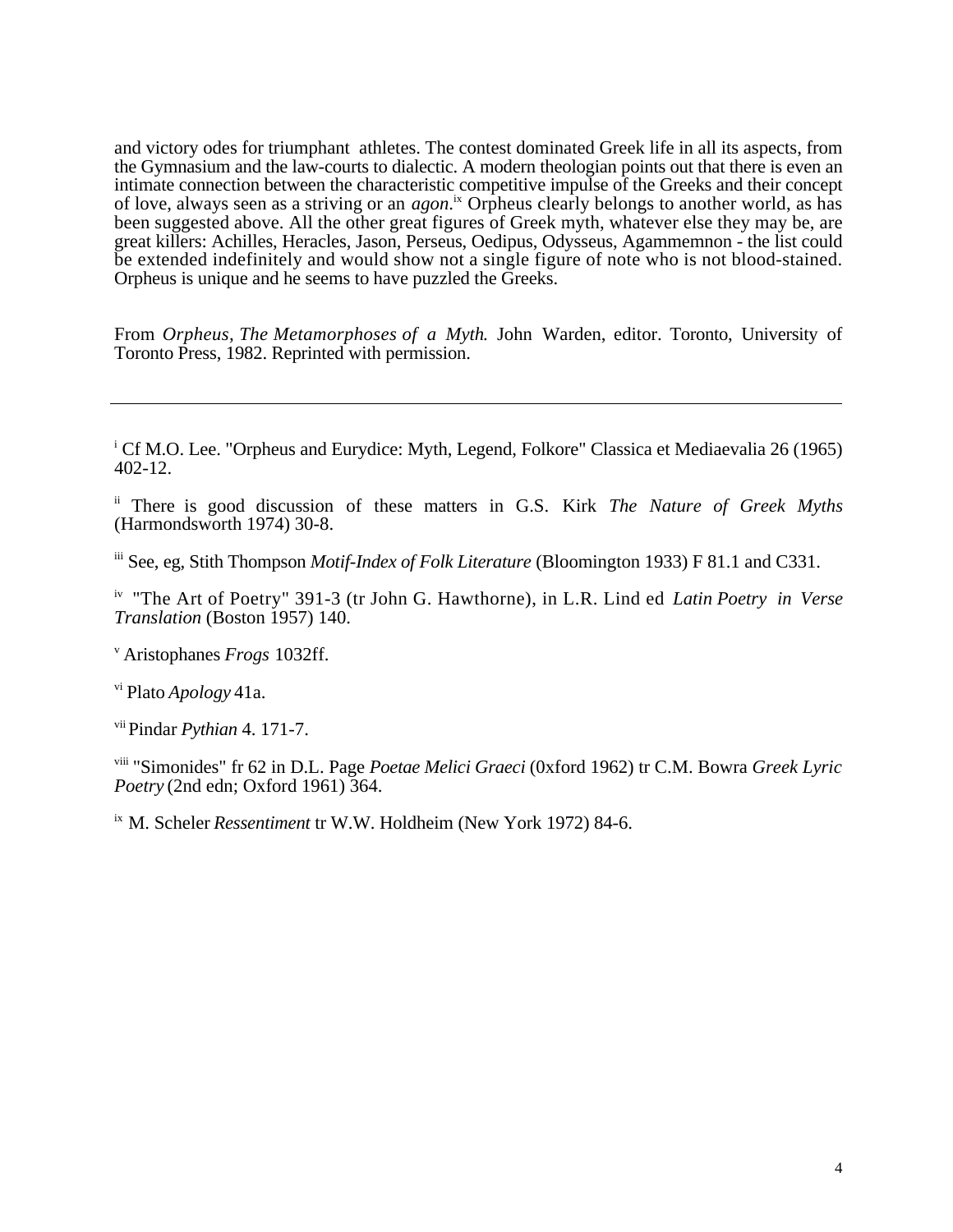# **ABOUT THE COMPANY**

**David Rafael Gonzalez (storyteller), Ph.D.,** began telling stories at the age of seven when his Uncle Jose made him a puppet theater and his mother hung a pair of red velvet curtains on it. Since then he has performed his one-man shows to more than 1500 audiences. He has performed at The Royal National Theater in London, Lincoln Center, The Smithsonian Institute, The International Festival of Art and Ideas, The Brooklyn Academy of Music, The Tampa Bay Performing Arts Center, The Kravis Center for the Performing Arts, The St. Louis Art Museum, The Annenberg Center, The Detroit Institute for the Arts, The Philadelphia Art Museum, and hundreds of elementary, middle and high schools throughout North America. He wrote, composed and performed the critically acclaimed *Sofrito!* with Larry Harlow and The Latin Legends Band, which enjoyed a sold-out run at The New Victory Theater. He premiered a new multi-media piece about the Holocaust entitled *Double Crossed; The Saga of the St. Louis* at the Smithsonian last season, and will return to The Royal National Theater with a show of serious fairy tales. In 1998 he was honored with the Helen Hayes Performing Artist of the Year Award. David is proud to be a host of the award-winning interactive radio program New York Kids on WNYC-AM 820. His poetry has been heard on NPR's *Morning Edition*, and *Soundings*, his first book of poems, was published in 1998, as was *Live From the Nuyorican Poets Cafe*, a CD of performance poetry.

Among his shows are: *Sofrito!*; *Double Crossed; The Saga of the Saint Louis*; *Up in Smoke*; *Totally Awesome*; *Cuentos: Tales from the Latino World*; *Spellbound*; *Witches Trolls, and Mischiefmakers*; and *The Handless Maiden*. David received his doctorate from New York University's School of Education (Music Therapy), where he is also an adjunct professor. He was a recipient of a National Hispanic Scholarship Fund grant, a research fellow at NYU, and has worked as a music therapist with handicapped kids for twenty years. As a guitarist, Mr. Gonzalez has accompanied his wife, singer Lisa Sokolov, on numerous concert stages including The Montreaux jazz Festival, Carnegie Hall, and The Knitting Factory. David's greatest joys are his children Jake and Raina.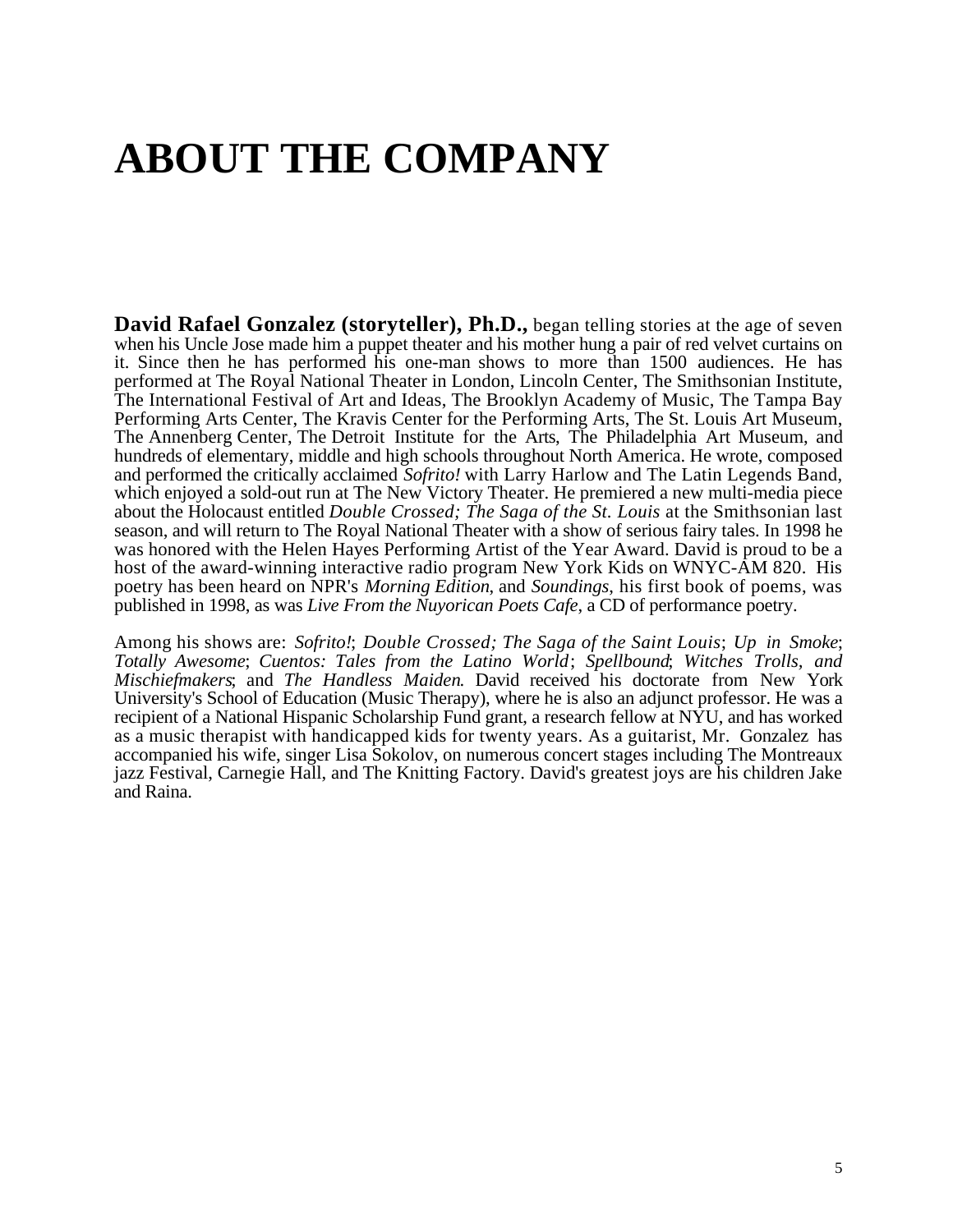**D.D. JACKSON (music)** Canadian-born, New York-based pianist/composer D.D. Jackson has been hailed by David Murray, in the *Village Voice,* as "the most innovative musician of his generation". His most recent CDs as leader, *Paired Down, Vols 1 & II* (Justin Time), feature such groundbreaking artists as multi-reedist James Carter, David Murray, clarinetist Don Byron, trombonist Ray Anderson, and violinist Billy Bang in a series of bracing, original duets. The 32-year old Jackson makes his RCA/Victor (BMG) debut in February 1999 with the release of *Live at Birdland,* featuring his latest group, Effusion, along with other new groups from the New York scene. Recent appearances as leader include National Public Radio's *JazzSet* with Branford Marsalis and Marian McPartland's *Piano Jazz*, and solo, trio and duo concerts across Europe and North America with such innovative artists as James Carter and David *Murray.* Jackson is also a member of the collective group Bluiett/Jackson/Thiam featuring World Saxophone Quartet founder Hamiet Bluiett and Senegalese percussionist Mor Thiam. Recent tours included workshops and performances in Bordeaux, France; Willisau, Switzerland; Lincoln Center Out-of-Doors; and the Festival International de Jazz de Montreal. The group's second album will be released this spring on Justin Time Records. For the past two years, Jackson has participated in the development of a Broadway-bound stage musical involving Murray, blues great Taj Mahal, Grateful Dead member Bob Weir, and director Avery Brooks on the life of Negro baseball league pitcher Satchel Paige. Jackson holds a Master of Music in Jazz from the Manhattan School of Music and a Bachelor of Music in classical piano from Indiana University. He enjoys maintaining a strong Internet presence and has been featured in several online journals, including Jazz Central Station's website at [jazzcentralstation.com.](http://www.jazzcentralstation.com) Jackson also personally maintains his own website at [ddjackson.com.](http://www.ddjackson.com)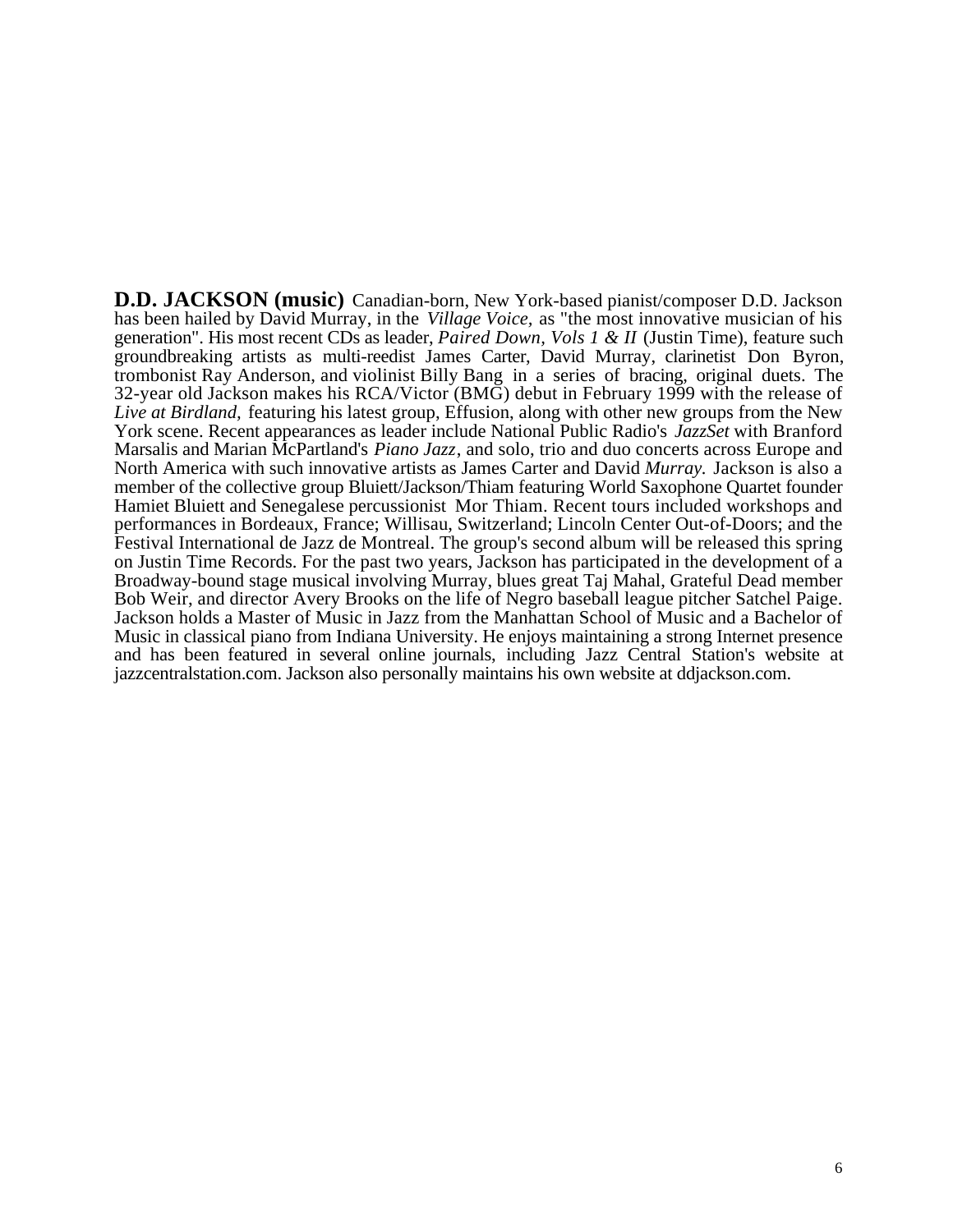**ANDREW CYRILLE (drums)** attended both the Julliard and Hartnett Schools of Music in New York City between 1960 and 1964. He has worked with some of the most renowned jazz artists of all time, including pianist Mary Lou Williams; avant-garde pianist Cecil Taylor; saxophonists Coleman Hawkins and Illinois Jacquet; trumpeters Kenny Dorham and Freddie Hubbard; vibraphonist Walt Dickerson, and Nigerian drummer Babatunde Olatunji. Andrew organized the first of several percussion groups "Dialogue of the Drums," "Pieces of Time" and recently "Weights and Measures," which at various times featured notable drummers Kenny Clarke, Milford Graves, Famoudou Don Moye, Rashied Ali. Daniel Ponce and Michael Carvin. In 1975, Andrew formed an instrumental band called MAONO (feelings) which performed and toured in the USA and Europe and recorded several albums (now CDs) for Black Saint/Soul Note records. Mr. Cyrille is a member of "Trio #" featuring Olver Lake on alto sax and Reggie Workman on bass. On occasion he also performs and records with some of the leading musicians of our time such as saxophonists David Murray and Jane Bunnett; pianists Muhal Richard Abrams, Mal Waldron and Horace Tapscott; synthesizer players Richard Teitelbaum and Eric Ross; vocalist Jeanne Lee and flutist James Newton. Andrew has also performed in mixed media with painter Stephan Roloff. Presently he is a faculty member at the New School for Social Research in New York City. He also taught at the Graham Windham Home for Children in New York and Antioch College in Ohio. He has received grant awards from the NEA, Meet the Composer, AT & T, the Rockefeller Foundation and Arts International in support of his performance and composition.

**MARK DRESSER (bass)** has been composing and performing solo contrabass and ensemble music professionally since 1972 throughout North America, Europe and the Far East. Emerging from the L.A. avant garde jazz scene of the early 70s, Dresser performed with the "Black Music Infinity," led by Stanley Crouch, and including Bobby Bradford, Arthur Blythe, David Murray and James Newton. Concurrently he was performing with the San Diego Symphony. Dresser has also composed, performed and recorded music for his quintet, "Force Green," as well as two trio scores for the classic silent films *The Cabinet of Dr. Caligari* and *Un Chien Andalou*. In 1995, *Invocation*, a CD of solo contrabass works was released (Knitting Factory Works). His most recent compositions include two chamber works recorded on the 1997 CD, *Banquet*, a commission by Swiss flute virtuoso Matthias Ziegler, and "Loss of the Innocents" for clarinet, cello and tuba. Dresser's most recent commission, Air to Mir commissioned by the McKim fund and was premiered at the Library of Congress in a concert featuring Gerry Hemingway, Bob Osterlag, saxophonist Jane Ira Bloom and a coop trio with saxophonist Marty Ehrlich and drummer Andrew Cyrille. He has performed and recorded over seventy CDs with some of the strongest personalities in contemporary music and jazz including, Tim Berne, Bobby Bradford, Tom Cora, Marilyn Crispell, Anthony Davis, Dave Douglas, Fred Frith, Diamanda Galas, Vinny Golia, Earl Howard, Oliver Lake, George Lewis, Misha Mengelberg, Ikue Mori, James Newton, Evan Parker, Sonny Simmons, Louis Sclavis, Vladimir Tarasov, Henry Threadgill and John Zorn. He has given lecture demonstrations at the Julliard School, National Superior Conservatory of Paris, and UCSD.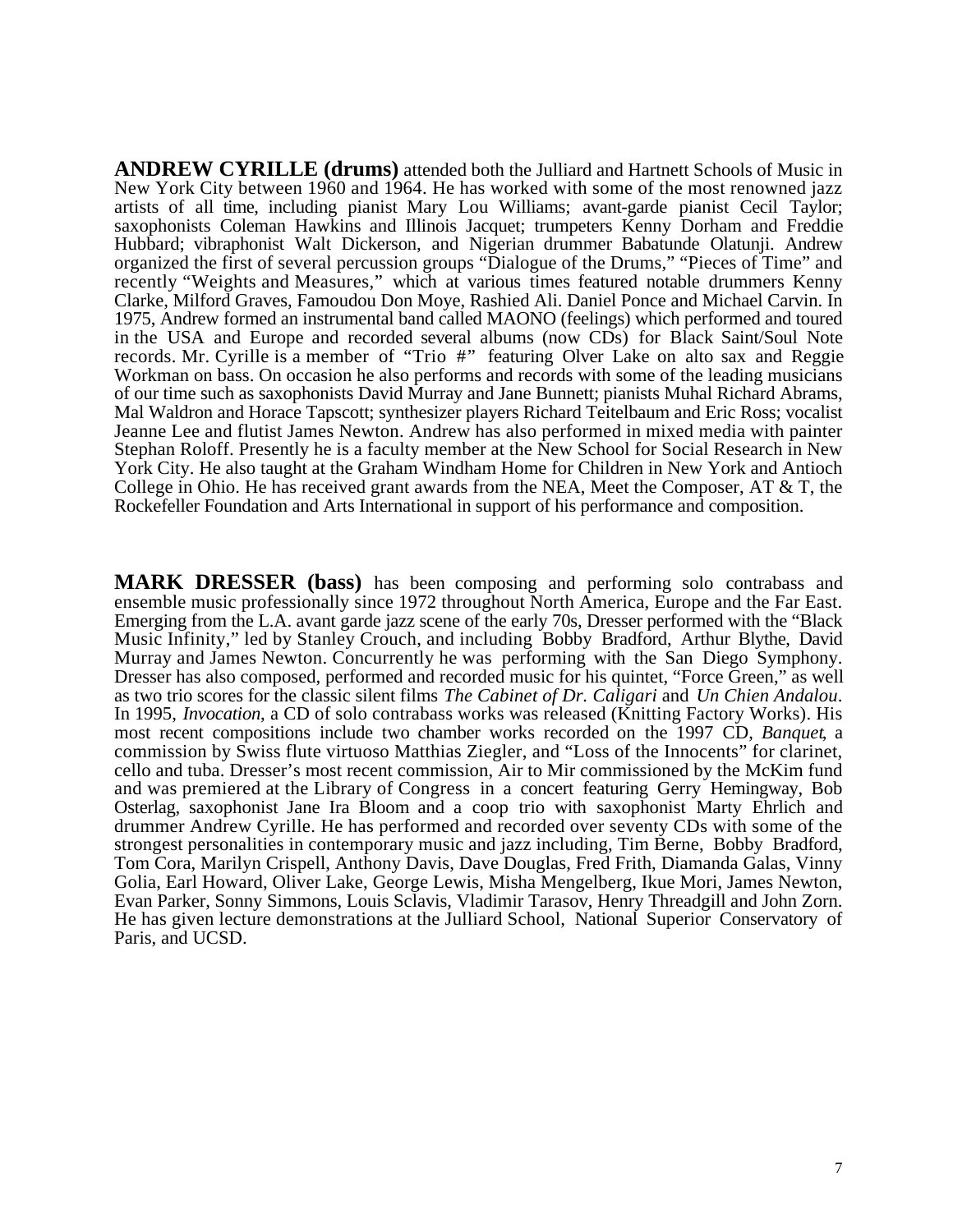**MARY SUE GREGSON (Stage Manager)** The New Victory Theater: *Grimm Tales, Sofrito!, Sesame Street Film Festival, Bill Irwin's Deuces Are Wild, The Storytelling Festival, Opening Celebration. New York Credits: Woza Africa and The Gate Theatre Beckett Festival for Lincoln Center Festival; The Jazz Nativity, Breaking The Code, Les Liaisons Dangereuses* for Pearl Theatre Company. Regional: McCarter Theatre, Yale Rep, Kennedy Center, Huntington/Shubert Nomathemba starring Ladysmith Black Mambazo. Dance tours: Dance Theatre of Harlem, Elisa Monte, Jennifer Muller, Pilobolus. The White House: *A Night of American Music*.

**BRYAN JOHNSON (set design)** is very pleased to design these classic tales for David and The New Victory. He has worked most recently at the Weston Playhouse in Vermont as designer of *Little Shop of Horrors*. On Broadway he was Associate Designer of *The Capeman*, *Arcadia* and *Raging Demon*. He also designed the first production of *Same Old Moon* in the new theater at The Irish Rep. He is also happy to work with David Lander on this project. Thanks.

**DAVID J. LANDER (lighting design)** most recently was represented on Broadway as lighting designer for David Henry Hwang's *Golden Child*, directed by James Lapine. Prior to Broadway, David lighted *Golden Child* at The Joseph Papp Public Theater, South Coast Repertory, the Kennedy Center for the Performing Arts, Singapore Repertory Theater and American Conservatory Theater. David lighted the long running Off-Broadway show *Grandma Sylvia's Funeral*. Also, he is the resident lighting designer for H.T. Chen and Dancers, and since 1992 David has lighted Chen's *Open the Gate*, *Hidden Voices*, *Transparent Hinges* and *Warriors Of Light*. David also designed the lighting for Chen at the Joyce's All Together Different Festival in January 1999. As associate lighting designer David worked on the recent Broadway production of *Cabaret* and *A Doll House* and Off-Broadway productions *A New Brain* and *Stanley*. As assistant lighting designer he worked on the Broadway production of *Having Our Say*, *Bring in 'da Noise /Bring in 'da Funk*, *Victor/ Victoria*, and *A Christmas Carol, The Musical*. David received his MFA from New York University – Tisch School of the Arts.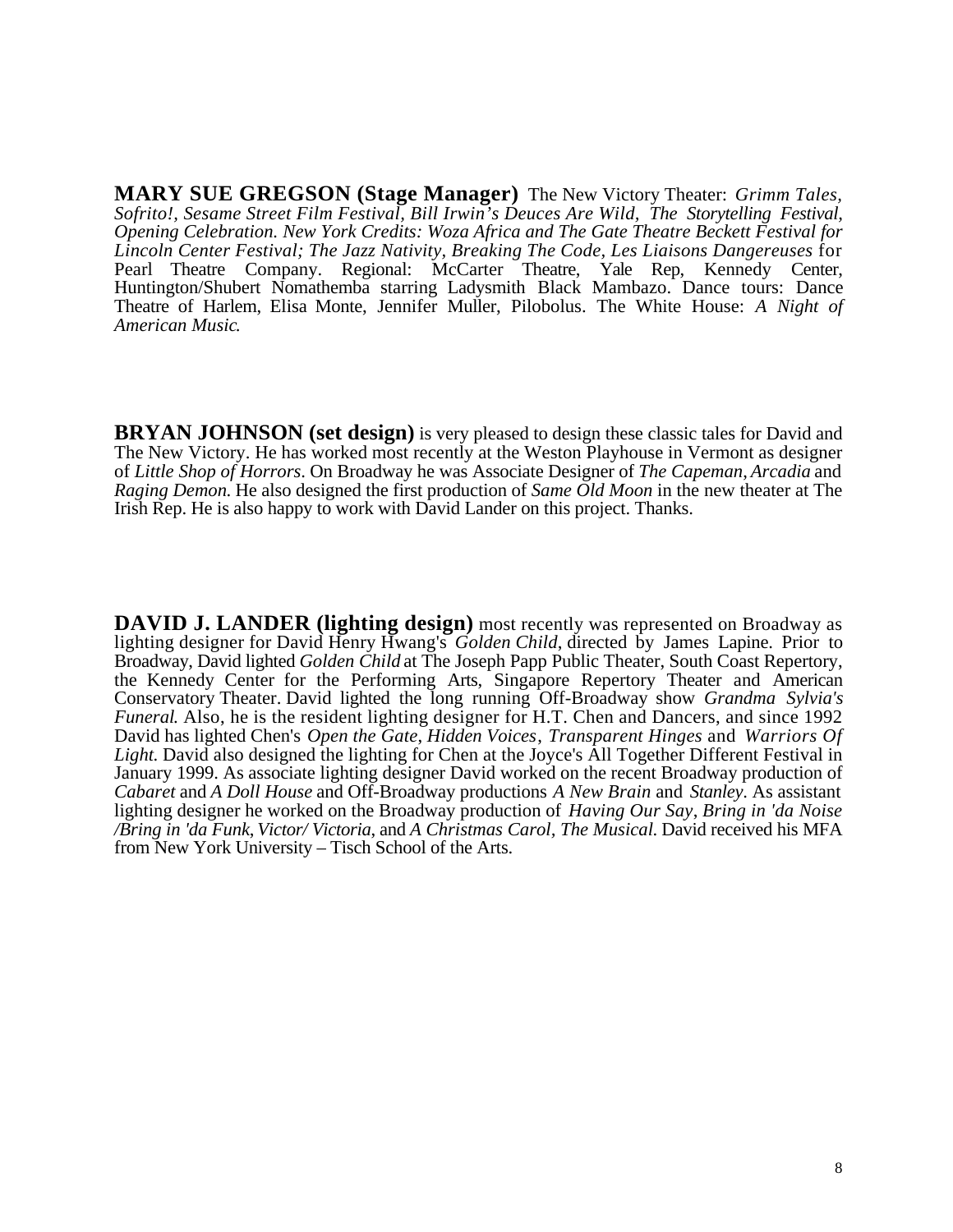**LENARD PETIT (director)** is a director/actor who resides in New York City. He has been working in the theater for 20 years, collaborating with other artists to create original works for the stage, cinema and television. Lenard created the role of Mr. Bones in the Obie award winning show *Juan Darien*, directed by Julie Taymor. He has also appeared in works of such notable directors as Meredith Monk, Richard Foreman, Ping Chong, and many others. Mr. Petit has directed plays in New York City, Buffalo, Rochester, New Orleans, Boston, and Washington, DC. Mr. Petit was the author of *Walking in Your Footsteps*, a play he performed and produced in New York, with original music composed and performed by David Gonzalez. The play was subsequently produced in Los Angeles and was also translated into German and produced in Munich, Germany. Mr. Petit is the Artistic Director of The Michael Chekhov Acting Studio. As one of a handful of teacher students trained by the original members of Michael Chekhov's Theater School, his knowledge of the technique coupled with his gifts have brought him to be recognized as one of the foremost teachers of this technique in the world. He has been invited to teach master classes at the Moscow Art Theater, The International School for Film and Television in Munich, Helsinki University, as well as acting workshops in Denmark, Amsterdam, Berlin, Zurich, London and Riga. For the past nine years, he has been teaching Chekhov Technique in the MFA Acting Program at Rutgers University.

**LISA SOKOLOV, (vocalist),** performs internationally as a soloist, and is also known for her compositions for vocal ensembles and theater. Her recording *Angel Rodeo* received Best CD of the Year from *Cadence Magazine*. just released this month, her newest CD *Lazy Afternoon* is already receiving press kudos. Ms. Sokolov has been heard in concert at the Montreaux Jazz Festival, the Spoleto Festival, the Kool Jazz Festival. the Baltic Scandal Festival, Alice Tully Hall and many other venues. She is a Master Teacher at the Experimental Theater Wing at New York University's Tisch School of the Arts and is the Director of the Institute for Embodied Voice Work in New York.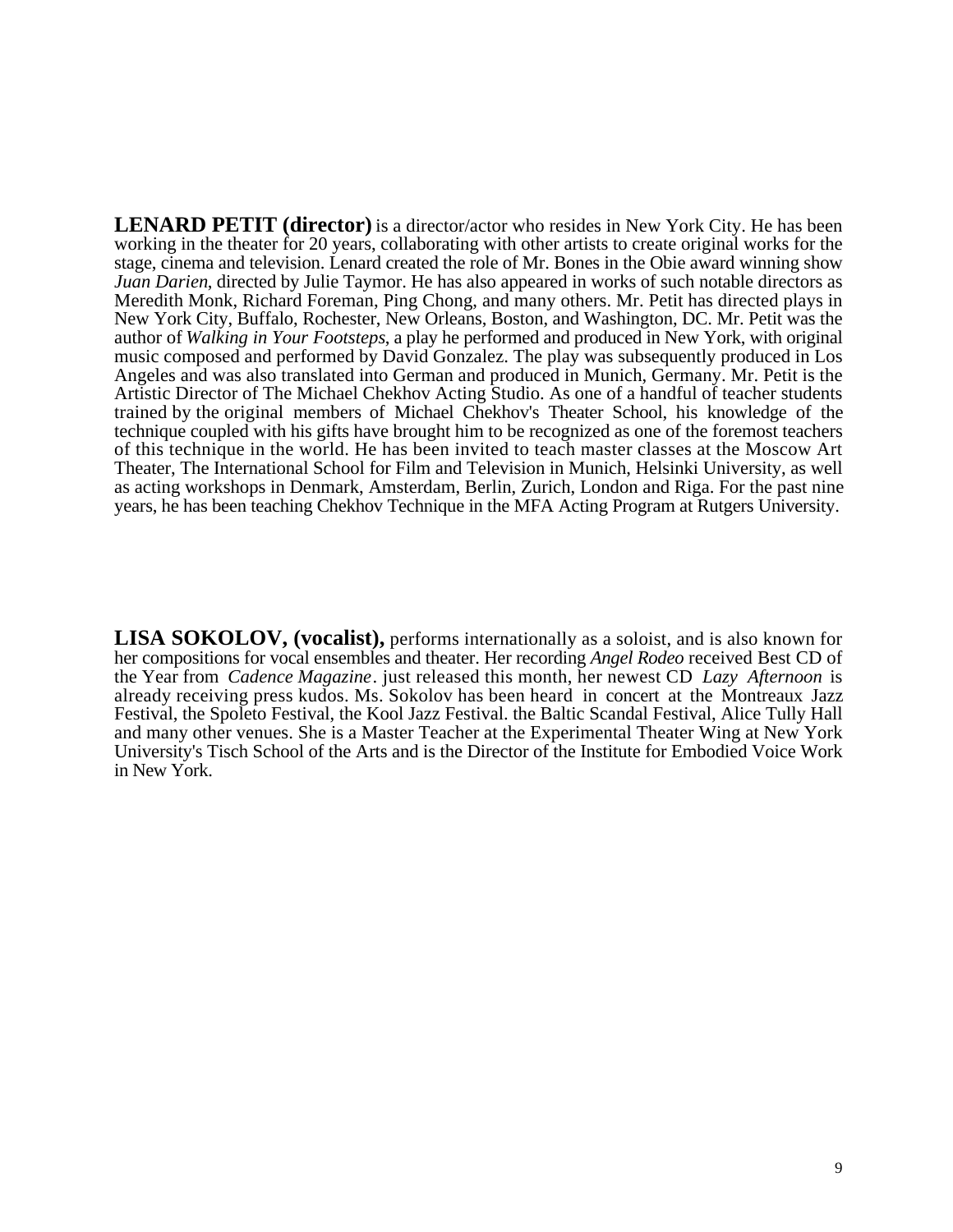# Interview with David Gonzalez

Earlier in the history of "Jazz Orpheus," David Gonzalez spoke with two students from PS 78 in the Bronx. La Toya H. and Rodney W. watched his performance, and then questioned him about his approach to the story and his process of storytelling. Below are highlights from their conversation.

**DAVID:** I've been looking over your questions. I know you worked really hard on them. How shall we begin?.

**LATOYA:** Okay. What interested you in doing Orpheus and Eurydice?

**DAVID:** Well, I really love the story of Orpheus and Eurydice because, apart from being a storyteller, I'm a musician, and Orpheus is a character who is a musician. Then, I saw a great movie called *Black Orpheus.*

It's the story of Orpheus and Eurydice told by Brazilian people. It's beautiful, and there is great music in it. It's the story of a musician. I'm a musician, and was excited by it. So, I decided to experiment with it.

**LATOYA:** Why did you choose a story like this?

**DAVID:** Well, the story of Orpheus is a tragedy (a tragedy is a story with a sad ending). Many times we want to hear happy stories, but this tragedy of Orpheus means a lot to me because when he loses Eurydice to the Underworld, he finds her, and then he loses her again. That whole thing of losing something that you love, then trying to find it – losing it and finding it – I think is something really important to experience, to human life.

There are some important lessons that Orpheus teaches us. So, I decided it would be good to learn how to tell that story to kids.

**LATOYA:** How did you feel when you told the story, considering the sadness?

**DAVID:** I feel the sadness in my own heart, I feel the sadness in my emotions too. But, at the same time, I feel Orpheus' courage. He continues on, he continues to play his music. His love for Eurydice, even though he can't have her, continues in his music. It's a sad story, but there's also something beautiful in it, because he holds her memory close to him; she lives in the music that he plays.

LATOYA: Is this one of the best or one of the worst stories you have ever acted out?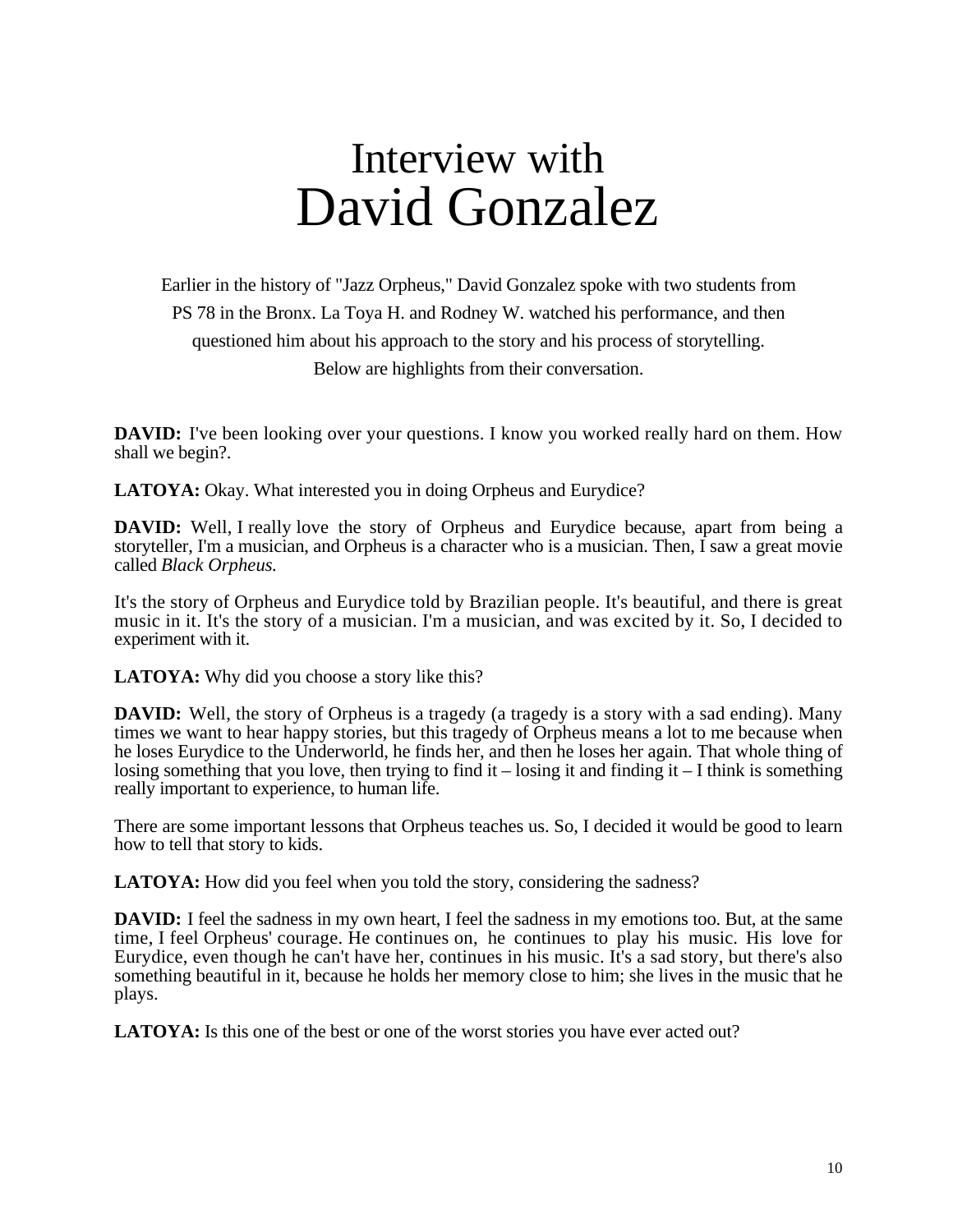**DAVID:** Oh, definitely one of the best. It's got great characters, it's got interesting scenes, a lot of feelings and emotions. It's a very old, old story, that people have been telling for a long time.

**LATOYA:** How did you change the story from a book to a performance?

**DAVID:** Well, let's see .... it happens by imagination. When I read, I get pictures in my imagination. Does that ever happen to you?

#### **LATOYA:** Yes

**DAVID:** Well, I try to remember those pictures as best as I can. Then, to tell it as a story, I try to describe the pictures that I see in my mind. So, it goes from being words in a book to being feeling and pictures in my mind, and then I put it into spoken words and movements in my body. That's how it goes.

**RODNEY:** Hello, this is Rodney.

**DAVID:** Hi, Rodney.

**RODNEY:** How do you feel when you axe acting out any story? Are you nervous when acting out a story?

**DAVID:** Well, when I first start working with the story, I'm very nervous. In the beginning, I don't know it so well, and I'm pretty nervous to go on stage and all that. But after a while I get more and more comfortable with the story, and the pictures in my mind for the story become clearer and I have more confidence. That takes a little time, but then I develop a confidence with the story. I also feel very excited. Performers get a lot of attention. It's also a lot of responsibility. People come to see something worthwhile, and it's my responsibility to give them something worthwhile. That's a lot of responsibility. So, it's kind of a combination of being excited and having a lot of responsibility, and at times being a bit nervous too.

**RODNEY:** Can you do lots of different voices?

**DAVID:** Sure I can.

**RODNEY:** Do you like being a storyteller?

**DAVID:** Sure. I like being storyteller because it involves my creativity, it involves me 00 communicating and being creative, and using what I've got – which is my imagination and my body – to express things. I like it very, very much. I also think stories teach a lot.

**RODNEY:** Do you like working with children?

**DAVID:** I enjoy working with children very much, too. Especially when kids are sitting in the audience, and I can tell they're completely involved with what I'm doing. Their eyes are open, their mouths are open, but their bodies are still. There's this connection that we have, because the stories that I tell all have important messages, and during special moments I know the messages are really going in deep. And that's a great feeling.

**RODNEY:** Why didn't you use a real horn the story?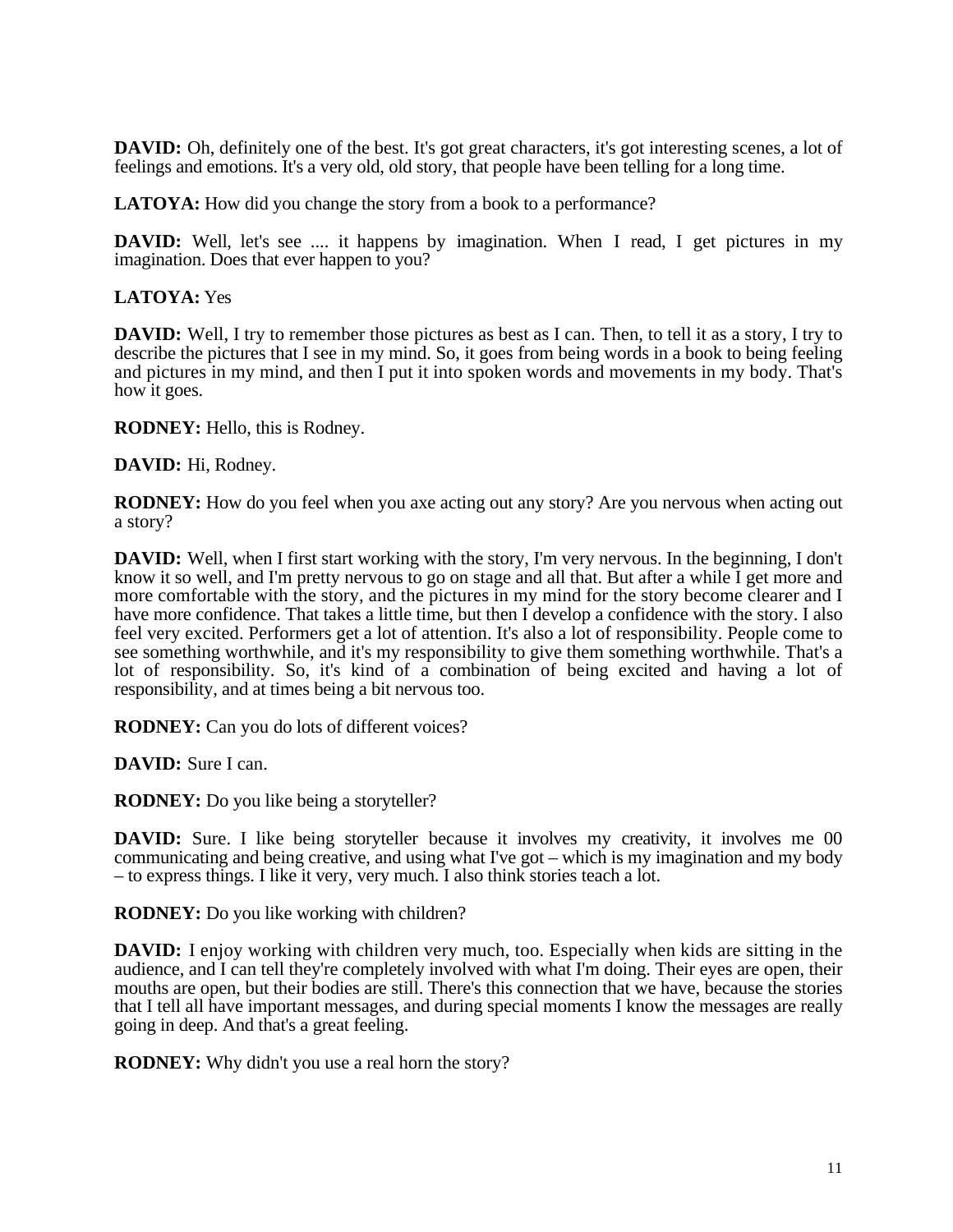**DAVID:** Well, I don't play the horn, first of all. I'm not a saxophonist, I'm a guitarist. But I sing. I like to use my voice, so I just felt that I would pretend I was playing the saxophone, and I could sing jazz lines better than I could ever play them on the saxophone. I don't want to use the guitar because the guitar is big and bulky. I want to be able to move around freely. So, I just decided to use my voice, and that would be the best way to convey Orpheus' music.

**RODNEY:** In the mythology books we read, Orpheus plays the lyre. Why did you change it to a horn?

**DAVID:** You know, these days, people don't know what lyres are. It's like a big harp, you'll see it in orchestras and things like that. But everybody knows what a saxophone is. It's part of many people's lives; it's alive today, in the culture. Most kids know what a saxophone is, and I wanted to choose an instrument that was natural, that wouldn't seem weird. Also, the saxophone is most like jazz.

LATOYA: I was fascinated, Mr. Gonzalez, with your ability to play, or make believe you were playing, an instrument. I am studying the clarinet. How long did you take lessons?

**DAVID:** Oh, I've been studying music for more than twenty-five years. How old are you, Latoya?

**LATOYA:** Ten.

**DAVID:** Ten. Well, I started when I was a little bit older than you. I was about twelve. My first instrument was the harmonica, then I started the guitar bass, then piano, and I sang. So, the world of music has always opened up for me-but I'm always studying.

**LATOYA:** What is your favorite instrument to play?

**DAVID:** If I was on a desert island and I had to pick one instrument, I would pick the guitar, my classical guitar with nylon strings, from Spain. It's very beautiful.

**LATOYA:** What kind of music do you like to play?

**DAVID:** I like to play all kinds of music, but if were going to a desert island, again, and had to pick, I would take two kinds. I would take jazz music, and I would take classical music.

LATOYA: We heard you were a composer, an actor/storyteller, and music therapist. Which do you enjoy doing or being most?

**DAVID:** Again, a really hard choice. You know, within all those things – composer, musician, teacher, actor, storyteller and music therapist – the main thing that's in all of those is that I'm an artist, a creative person, always looking for new ways to say things I feel in my heart. That's what I like. If I'm telling stories – I'm a storyteller and I'm really communicating – that's what I like. The same thing is true of being a teacher or composer. Being a music therapist is a little bit different because there, I'm expressing what's inside of me, but I'm really helping kids with special needs.

**LATOYA:** When and how did you first figure out that you liked music and acting?

**DAVID:** It must have been in elementary school, when I started getting involved with school plays. I was in the school chorus and stuff, but I didn't really get serious about until I was quite a bit older, until I was about fourteen, beginning high school.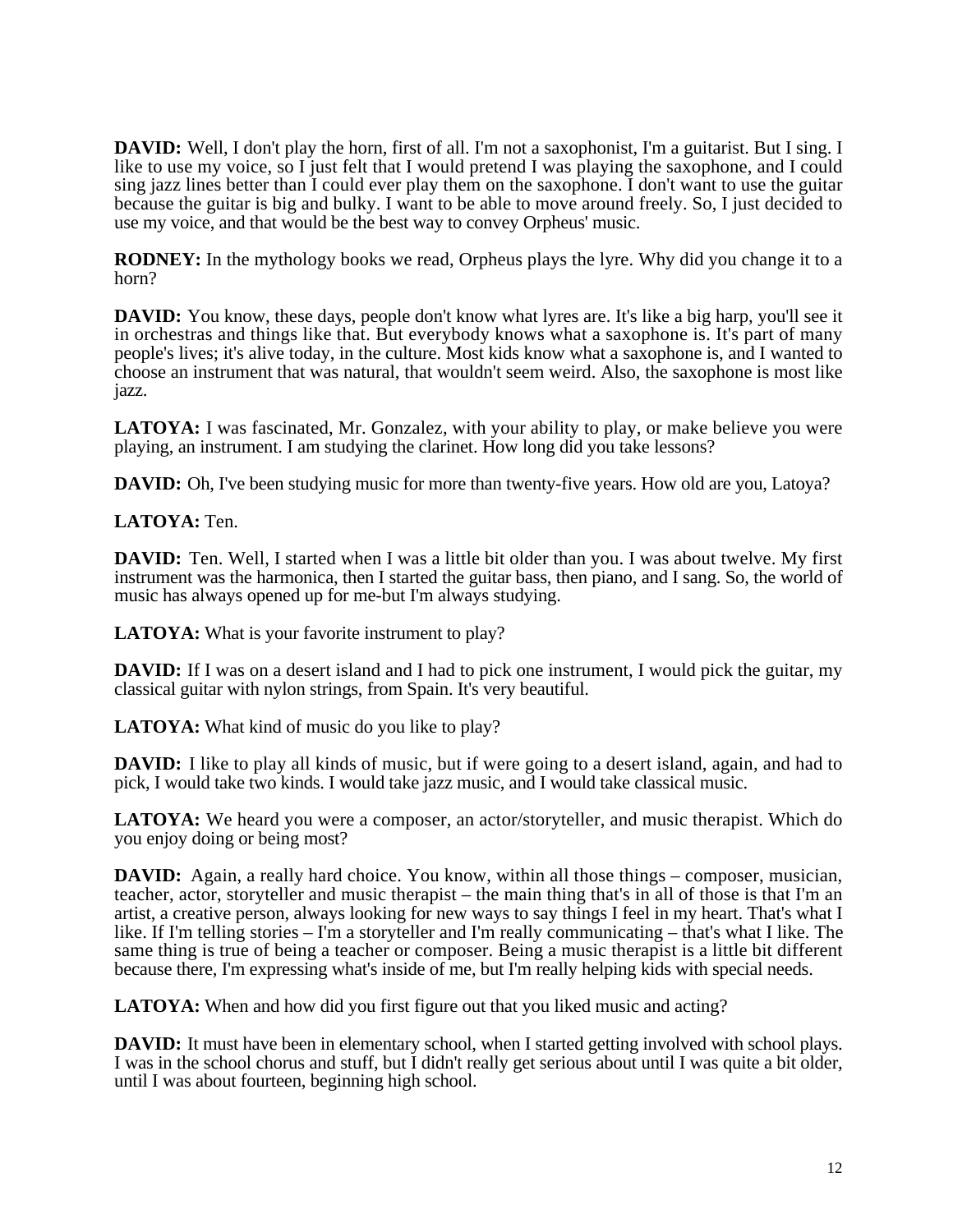**RODNEY:** When some of us grow up, we want to be storytellers like you. What do we have to do to become what you are today?

**DAVID:** Well, let's see. I think there are a bunch of things to do. Reading is very important. Knowing your feelings is very important – being able to really feel what you're feeling at any time is very important. When you're sad, when you're happy, when you're excited – really knowing what you're feeling – because to do work as a storyteller means being able to express the feeling of a story as if it were your own story. So that's really important. One of the things you have to learn to do is be willing, or ready, to be crazy and ridiculous and try new things. Being a storyteller, like me, means sometimes king mistakes and being silly. It's not always something you necessarily have to learn how to do. Just allow yourself to be silly, allow yourself to be ridiculous.

If you find a story that really means something to you, then it's very easy to tell that story, because you yourself axe excited about it, and you can make it sound like it's your own story.

**RODNEY:** Is this a good job for you, or are you better at something else?

**DAVID:** Well, you know, life keeps on changing. Right now this is a great job for me. I can't think of anything else I'd rather be doing. It's really fun to walk on stage and have all the eyes on me, and then tell a story, bring a story to life through my body. It's a terrific job for me. I'm also very good as a music therapist; I'm very fortunate to have both of these things in my life. I can't think of anything else right now that I would want to be doing.

I'm a very active person, so sitting on a chair at a desk is not my style. So, who knows what the future will bring? But right now, I'm really content with what I've got.

**LATOYA:** If you couldn't excel in music, what would you chose to excel in?

**DAVID:** Aha. Probably dance. If I had to do it all over again, and I couldn't be a musician, I would probably study dance.

**LATOYA:** Thank you for the interview.

**RODNEY:** It was nice to talk to you. Thanks for the interview.

**DAVID:** When I come to your school, you make sure you say hi to me, okay? Goodbye.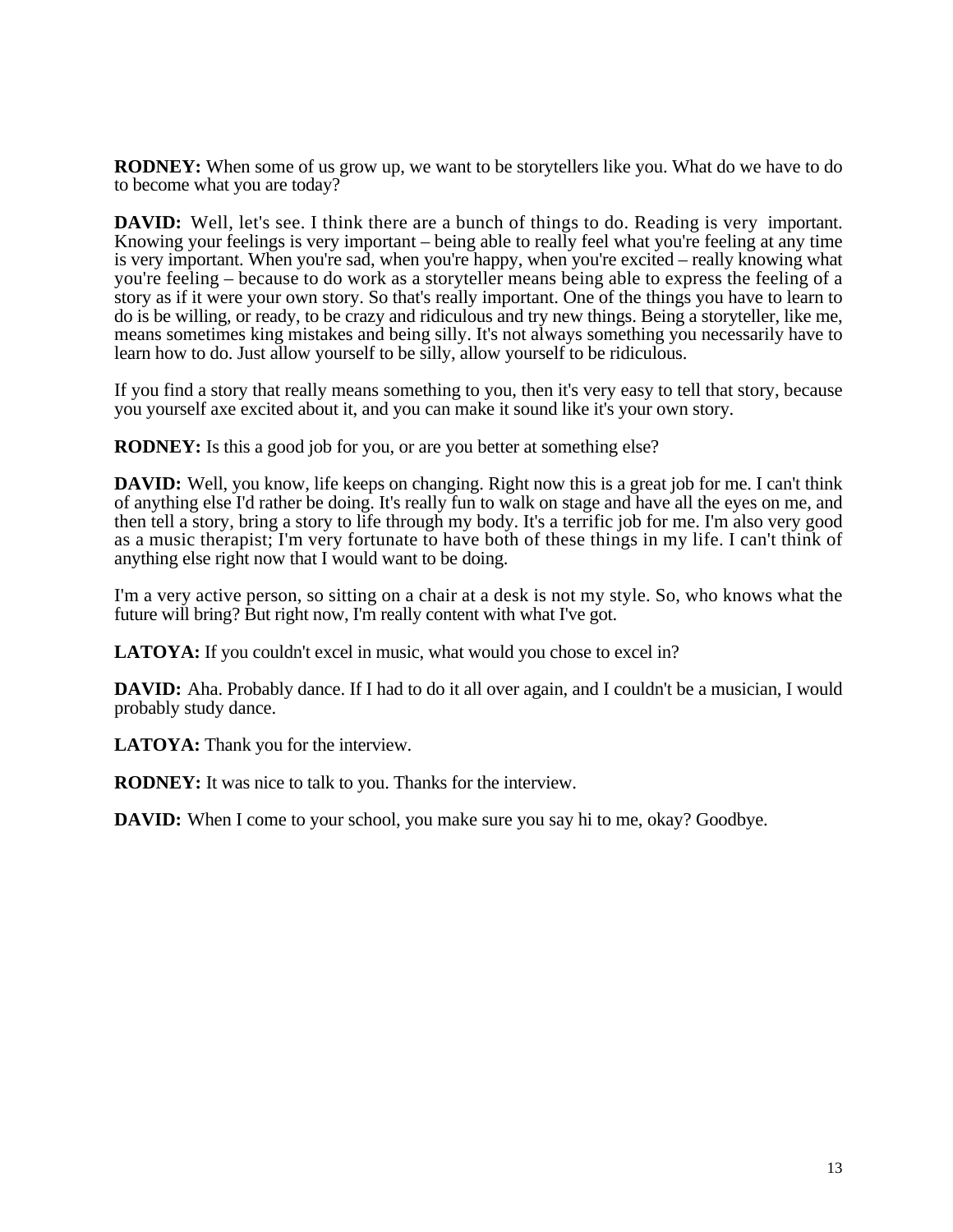# Orpheus & Eurydice

Long ago, one of the greatest musicians was Orpheus. On his mother's side, Orpheus was more than mortal. He was the son of one of the **Muses** and a Thracian prince. His mother gave him the gift of music and Thrace, where he grew up, fostered it. The Thracians were the most musical people in all Greece. Orpheus, however, had no rival there – or anywhere – except the gods alone. There was no limit to his power when he played and sang. No one and nothing could resist him. When he played his music, everything animate and inanimate followed him. He moved the rocks on the hillsides and changed the courses of the rivers.

Little is known about Orpheus' life before his ill-fated marriage, which is even more famous than his music. However, he did go on one famous expedition and proved himself a most useful comrade. While traveling with **Jason** on the *Argo*, he saved the crew by playing his lyre and drowning out the deadly song of the **Sirens**. Were it not for Orpheus, the crew of the Argo would have dased their bones on the shores of the Sirens' island.

Where Orpheus first met and how he wooed the maiden he loved, the fair Eurydice, we are not told, but it is clear that no one he wanted could have resisted the power of his song. Orpheus and Eurydice were married, but their joy was brief. Immediately following the wedding, as the bride walked in a meadow with her bridesmaids, she was bitten by a viper and died. Orpheus' grief at his wife's death was overwhelming. He could not endure it. He became determined to go down into the world of death and try to bring Eurydice back.

Orpheus dared more than any man had ever dared for his love. He took the fearsome journey to the underworld, crossing the **River Styx** in **Charon's** boat. Then, he struck his lyre, and at the sound all of the demons and spirits were charmed to stillness and silence. The three headed dog **Cerberus** relaxed his guard; the wheel of Ixion stood motionless; **Sisyphus** sat at rest on his stone; **Tantalus** forgot his thirst; and for the first time ever, the faces of the dread goddesses, the **Furies**, were wet with tears, The ruler of **Hades** drew near, to listen with his queen.

No one who was under the spell of Orpheus' voice could refuse him anything. Hades summoned Eurydice and gave her to Orpheus, and told Orpheus that he could return with her to the world of the living. However, there was one condition to Hades' offer: Orpheus could not look back at Eurydice as she followed him. He was not allowed to look at Eurydice until they had safely reached the upper world. So, Orpheus and Eurydice began the long and perilous trek out of the underworld, climbing up and up. Orpheus began to doubt that Eurydice was behind him, and he longed to look back and make certain. They almost made it out of the underworld.. the blackness of the cave was turning gray. As Orpheus was about to step out of the cave and into bright daylight, he turned to face his wife. Alas! Eurydice still stood in the cavern, not yet out of the underworld. Orpheus reached out his arms to clasp her, but instantly she was gone. She had slipped back into the darkness. All he heard was one faint word: "Farewell."

Desperately, Orpheus tried to rush after her and follow her down, but he was not allowed. The gods would not consent to his entering the world of the dead a second time while he was still alive. He was forced to return to earth alone and heartbroken. Orpheus began to wander the earth and forsook the company of others. As he wandered, he played his lyre, and the rocks and the rivers and the trees heard him gladly. One day, a gang of thieves came upon him, and slew the gentle musician. They tore him limb from limb, and threw his severed head into the river Hebrus. The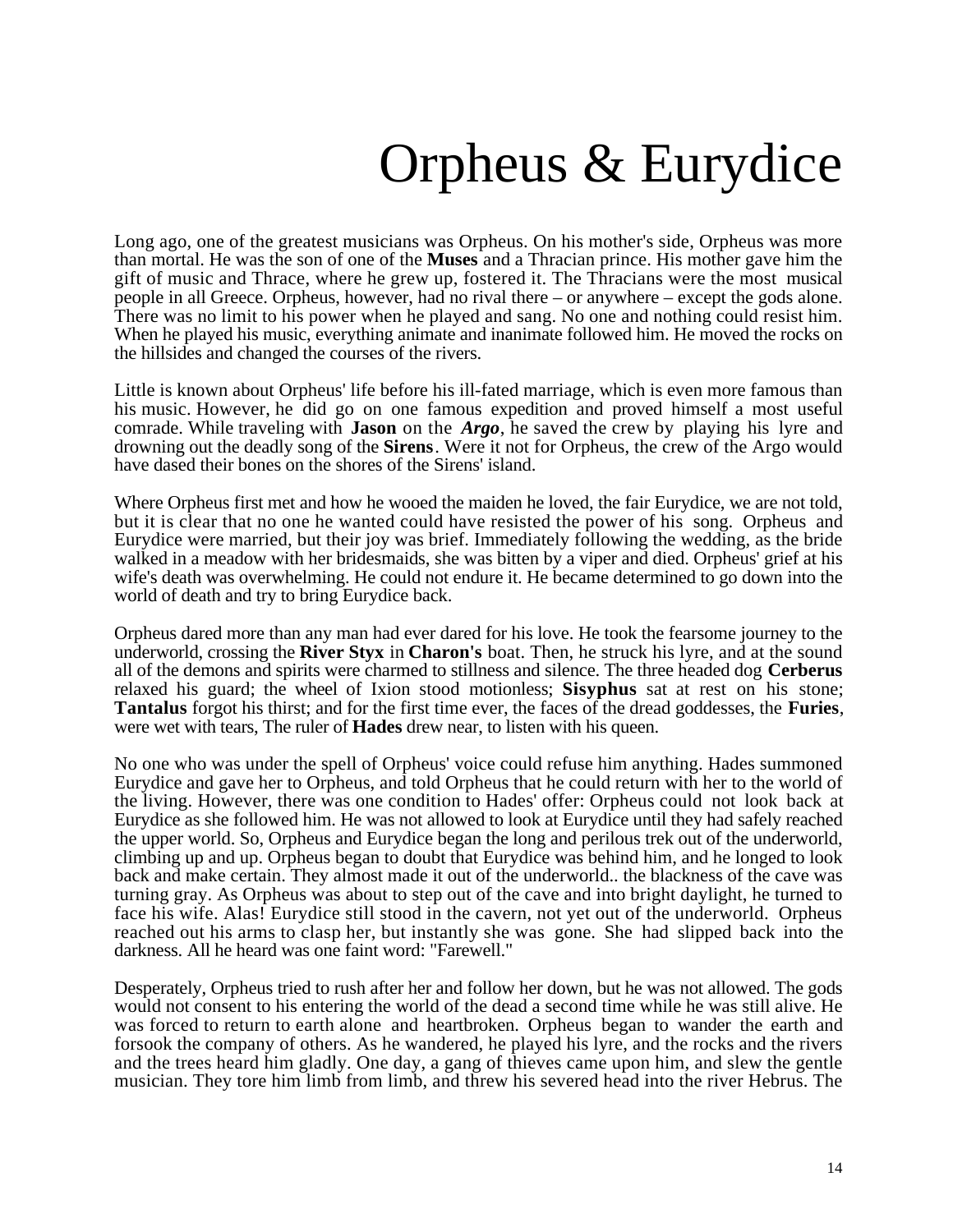Muses found his head, and buried it in a sanctuary on the island of Lesbos. Orpheus' limbs were buried in a tomb at the foot of **Mount Olympus**, and to this day the nightingales there sing more sweetly than anywhere else in the world.

"Jazz Orpheus" as performed in *MytholoJAZZ*, is a be-bop retelling of this classic Greek tragedy made hip and relevant for today's audiences. Journey with Orpheus in search of his fallen wife Eurydice as he swings and serenades his way through the ordeals of the underworld.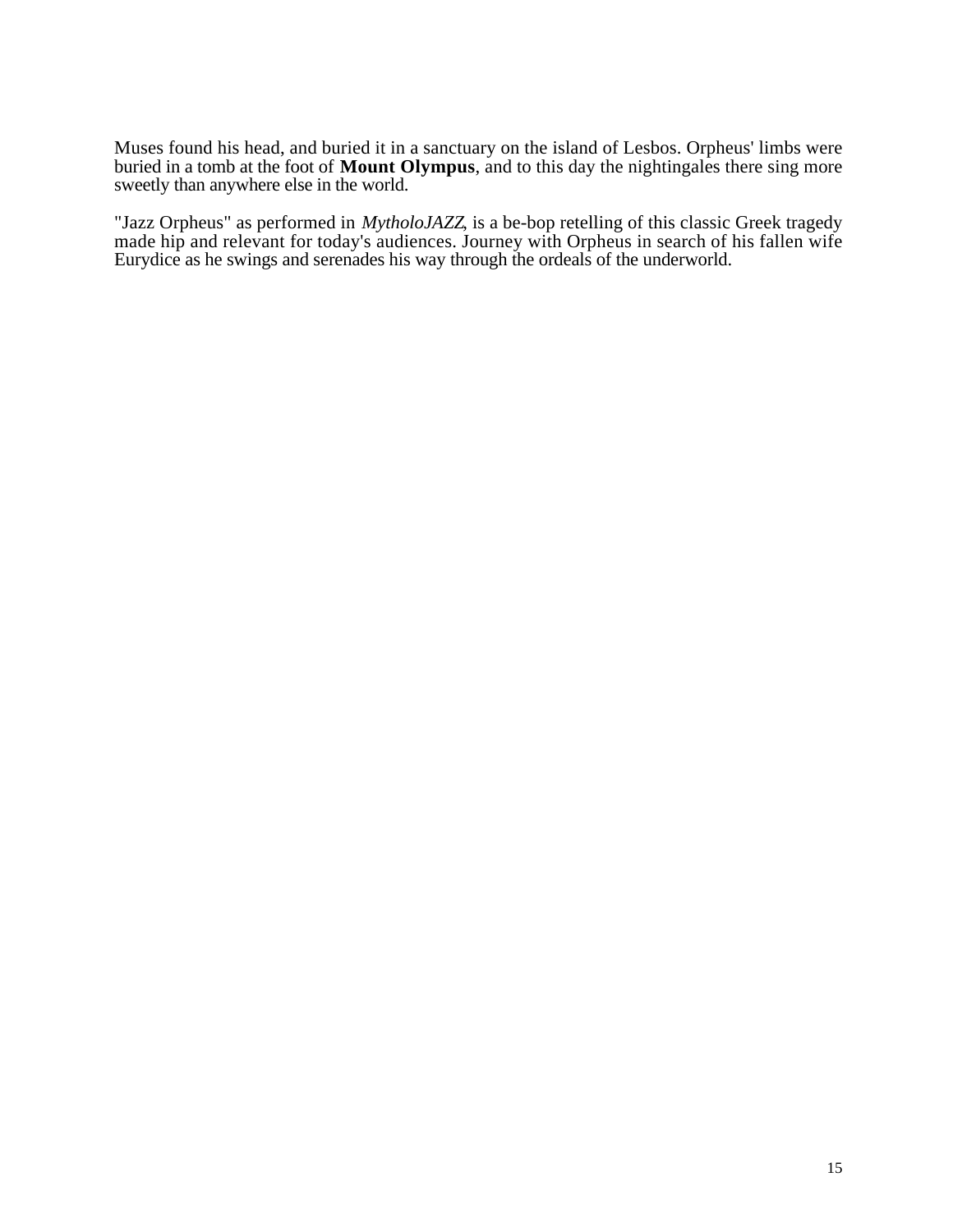# Synopsis

### **Glossary of Terms**

**Muses –** the Muses were the nine daughters of Zeus and Mnemosyne, each of whom presided over a different art or science.

**Thrace –** a region and ancient country of the Balkan Peninsula, north of the Aegean Sea. It was colonized by the ancient Greeks in the 7th century BC.

**Jason** – the husband of Medea, who went on a quest for the magical Golden Fleece.

**Argo –** the ship in which Jason searched for the Golden Fleece.

**Sirens –** a group of singing sea nymphs whose sweet singing lured sailor to destruction on the rocks around their island.

**River Styx –** the legendary river across which shades, or souls, were ferried from the world of the living to the world of the dead in Hades.

**Charon –** the son of the ghastly Erebus (the personification of underworld darkness), whose eternal task it is to ferry souls across the river Styx.

**Cerberus –** the three-headed monster dog who guards the entrance to Hades.

**Ixion –** a king of Thessaly, who tried to woo the goddess Hera. To punish him, Zeus bound him to a revolving wheel in Hades.

**Sisyphus –** a cruel king of Corinth who was doomed forever to roll a huge boulder up a hill in Hades, only to have it roll back.

**Tantalus –** a king who was condemned to Hades, standing in water which receded when he tried to drink it and under fruit that receded when he reached for it.

**Furies –** avenging spirits or deities who tormented dead souls as punishment for crimes committed during their lives.

**Hades –** the mythological underworld, underground dwelling place of the dead. Also the king of the underworld.

**Lesbos –** an island of East Greece, in the Aegean Sea.

**Mount Olympus –** home of the mythical Greek gods.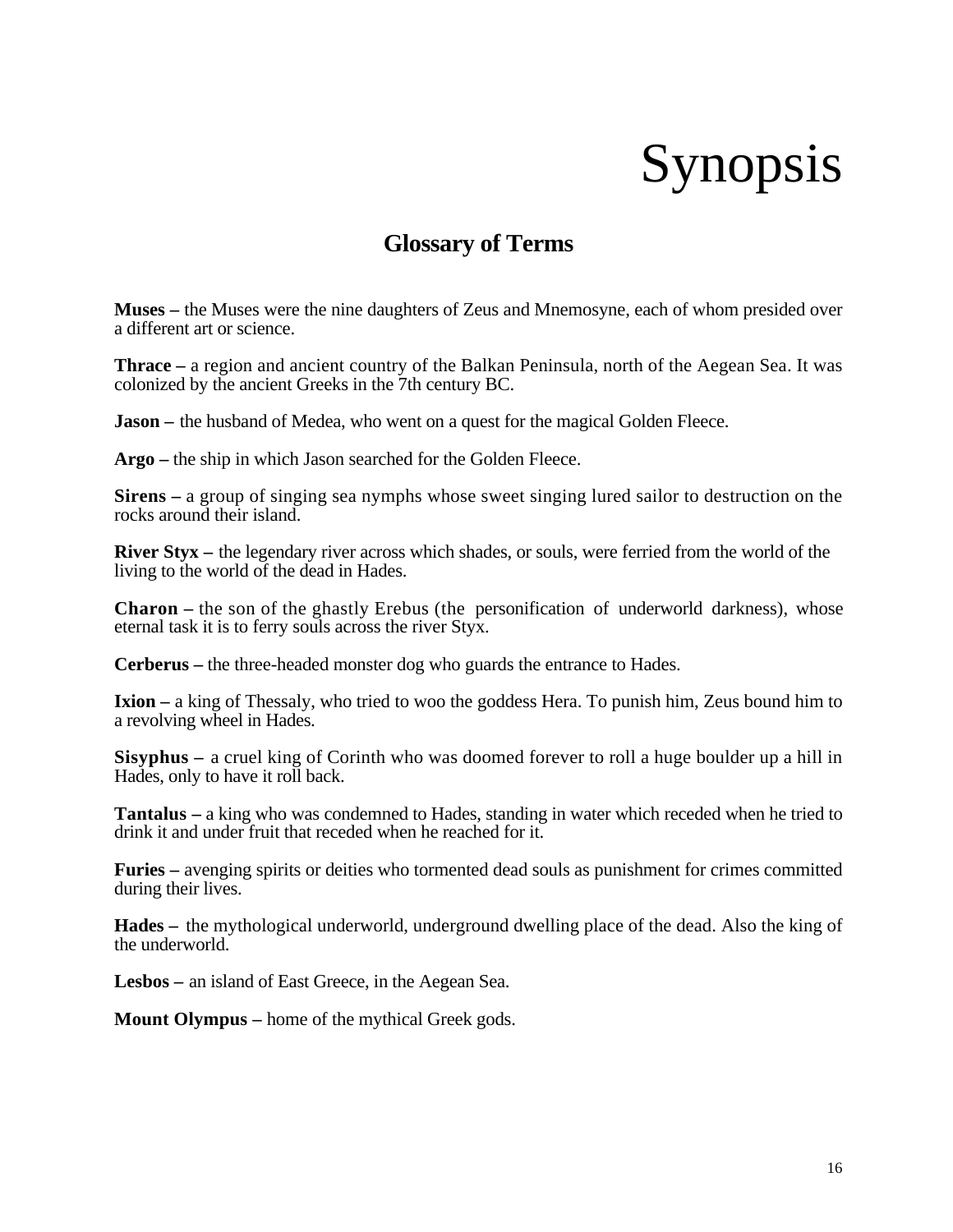# Delgadina

Near the forest in the Andes mountains in Chile there was a house, and in the house lived a woman who had a daughter whose hair was straight and black, whose eyes were dark, and whose skin was the color of coffee. Her name was Delgadina.

One day, Delgadina, was walking through the forest when she found a tiny red snake among the grasses. She took it home, fed it, and made a bed for it under her own bed. The next morning, Delgadina discovered that the snake had grown three times its size. Each day, the snake continued to grow, until Delgadina's mother told her to take the snake to the sea.

Before it dove into the sea, the snake gave Delgadina a magical power. whenever she needed or wanted gold coins, all she had to do was wash her hands and shake them dry. Every drop that fell from her hands would turn into a gold coin.

Delgadina did buy some beautiful things with her gold, but she devoted herself to listening to people in need. Delgadina traveled from place to place, washing her hands and leaving her gold for those who needed it the most In time, Delgadina, grew into a beautiful. magical, and, most importantly, generous young woman.

Soon, the King became interested in Delgadina, but a wicked witch heard of it and plotted against the girl. The witch threw Delgadina off a cliff and into the sea, and then sent her own vile, mean-spirited daughter to the King.

The witch's daughter married the King and they lived together quite unhappily. Meanwhile, Delgadina had been swept away to a far-off island, where she lived with an old fisherwoman who had rescued her and cared for her. Each day, Delgadina would go down to the beach and sing a sad song, lamenting her sorry predicament One day, the snake came out of the sea while Delgadina was singing and it took her home.

Delgadina and her mother rejoiced at being reunited. The King learned that Delgadina had returned and devised a plan by which to find her. He decided to hold a ball which everyone in the kingdom had to attend. He had his chefs prepare mountains of greasy fried chicken, and when the guests wished to wash their hands, they had to go to the well. The King made sure that no towels were available, and one by one all the guests had to shake their hands dry. Delgadina then revealed her true nature.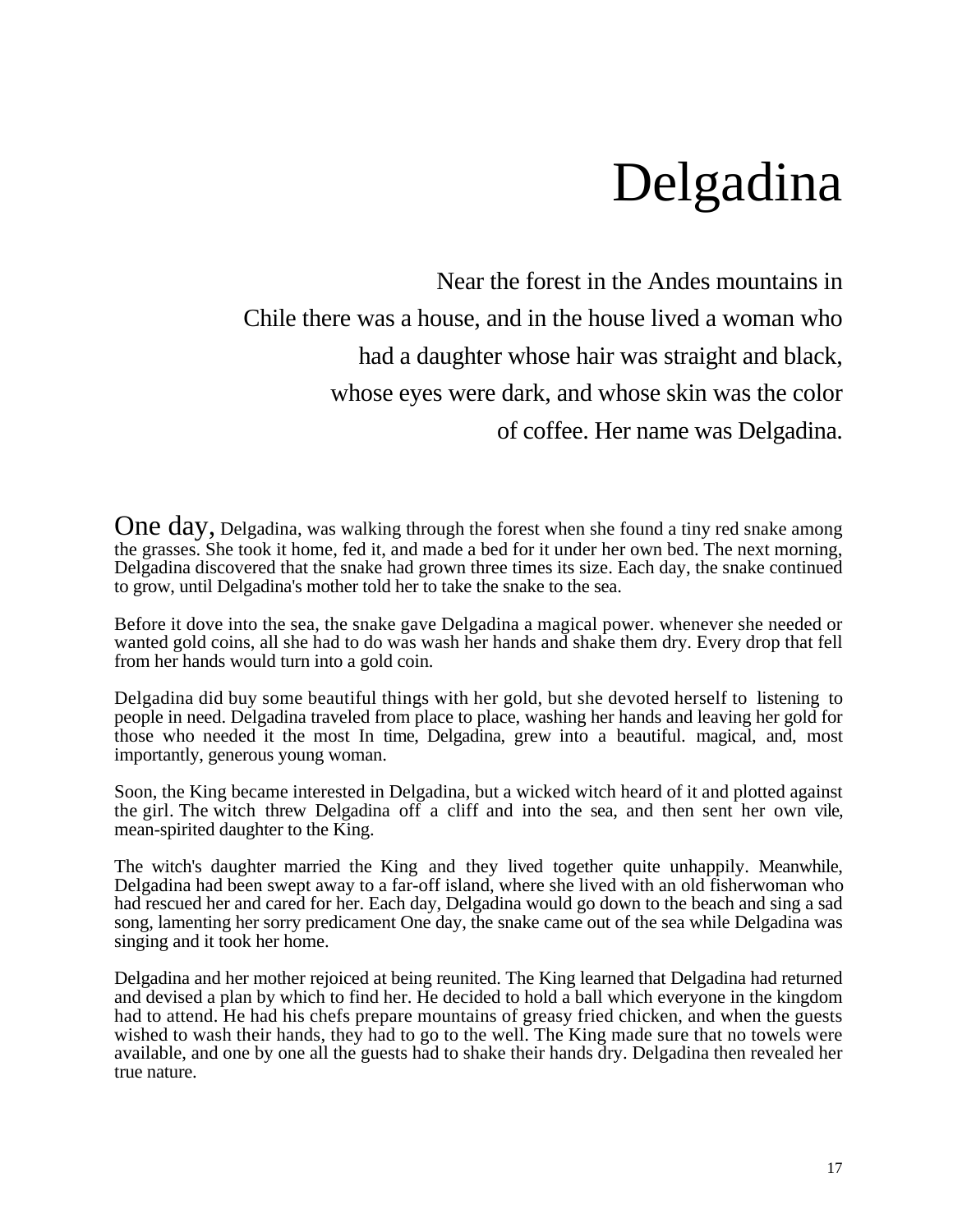The King was so happy to find Delgadina that he jumped up and down three times, which woke up the snake who was sleeping under the sea. The snake rose up out of the sea, and saw the witch and her daughter escaping from the kingdom in the king's carriage. The snake, who was a female, wrapped herself around the carriage and squeezed it until it exploded. The King and Delgadina went on long walks together, had great talks, and became friends little by little. Finally, they got married and lived happily ever after.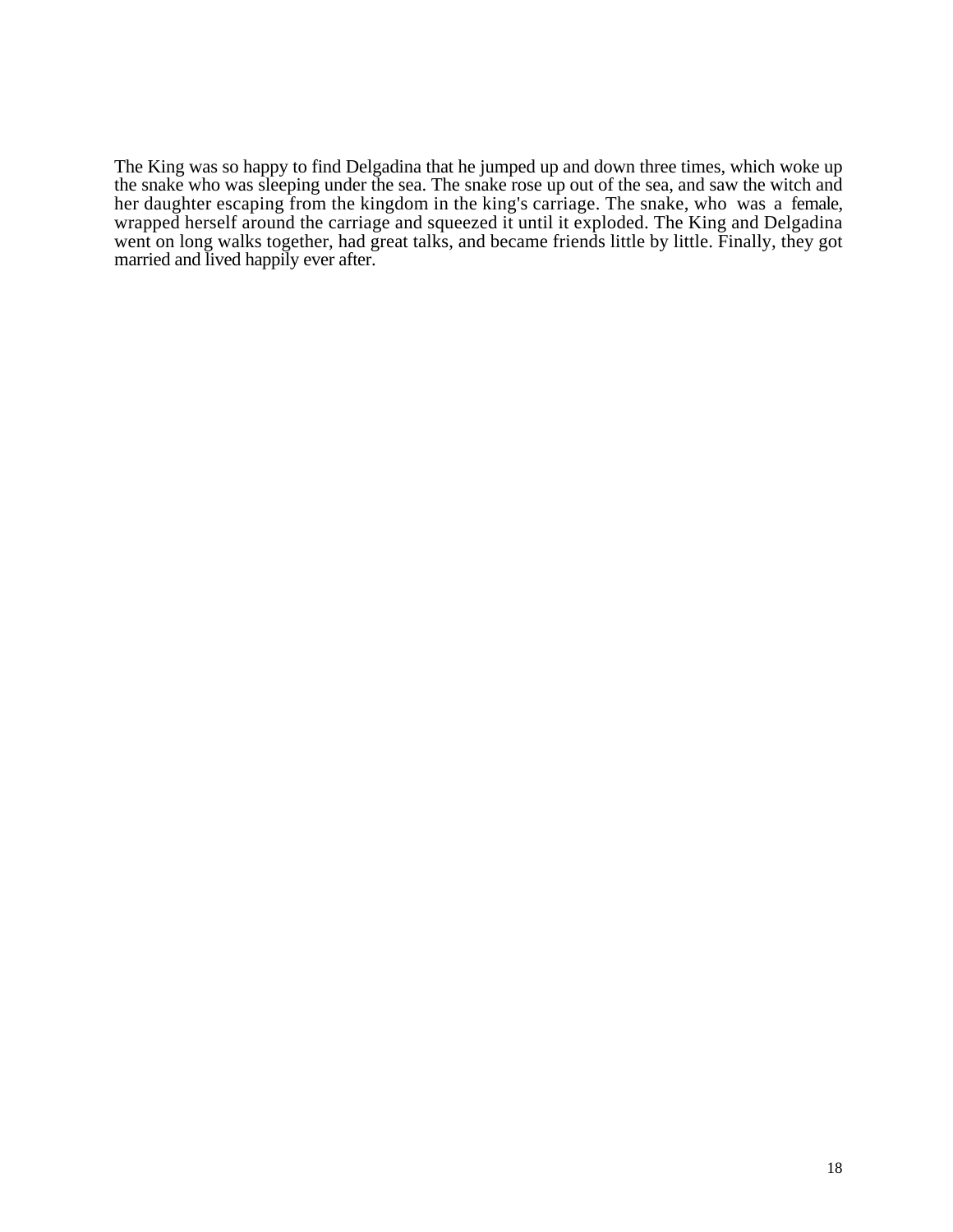# A Mighty Mountain of Myth

## by Eve Bernfield

#### *What Is Myth?*

The world is a big and scary place, and as humans, we are continually faced with the unexplainable. However, our desire to explain and understand everything around us is the very attribute that makes us human. In many respects, we've come a long way toward accounting for the world in which we live. Even in the past 100 years, science has managed to explain phenomena that mystified humans for millions of years. Imagine having no way to explain the change of the seasons or the twinkling lights in the night sky, or such frightening occurrences as solar eclipses and earth-quakes. But this is not an entirely accurate picture. Ancient peoples did have ways of accounting for these phenomena and other mysteries, such as the origin of the world. In contemporary society, we explain our world through science; ancient peoples explained their world through stories, or myths. Every culture has myths. Westerners tend to be most familiar with Greek myths, but there are many other cultures with a rich history of mythology. Other examples of cultures with a well preserved mythical tradition are Scandinavian peoples and the Navajo and Hopi Indians of the American Southwest.

### *Origins of Greek Myth*

The history of the Greek gods begins several generations prior to the Olympic gods and goddesses, like the familiar Zeus and Athena. "Long before the gods appeared, in the dim past, uncounted ages ago, there was only the formless confusion of Chaos brooded over by unbroken darkness" (Hamilton 63). According to Greek myth, Gaea, the goddess of the Earth, grew out of this dark primitive Chaos. She married her son Uranus, the god of the sky.

Gaea and Uranus had a number of children, including three Cyclopses (mighty one-eyed giants) and Hecatoncheires (monsters with 100 arms and 50 heads). Their most important children, however, were the Titans, or Elder gods. The Cyclopses and Hecatoncheires were terribly ugly, and Uranus threw them down into Tartarus, the deep pit of the underworld, so he would not have to see them. This angered Gaea, and she convinced her other children, the Titans, to overthrow Uranus. Cronos, the youngest Titan, led the attack and castrated Uranus with a sickle. Accounts differ as to what exactly became of Uranus – he either died from the attack or was banished. Either way, Cronos took over the role of supreme ruler. However, he did not free the ,Cyclopses and Hecatoncheires from Tartarus as his mother Gaea had hoped.

The Titans, led by Cronos, ruled the world for a very long time before things changed again. This long rule was due to the fact that Cronos was so afraid of being overthrown by one of his children that as soon as his wife Rhea gave birth to a child, he would swallow the child whole. This plan worked quite well, until Rhea tricked Cronos and gave him a rock to swallow instead of their infant son Zeus. Zeus was raised in safety by nymphs, but then came back to seek his revenge upon his father. Zeus' wife Metis warned him that he could not hope to overthrow the Titans alone. Metis formed a plan. She gave Cronos a drink that made him vomit up his children, who were now fully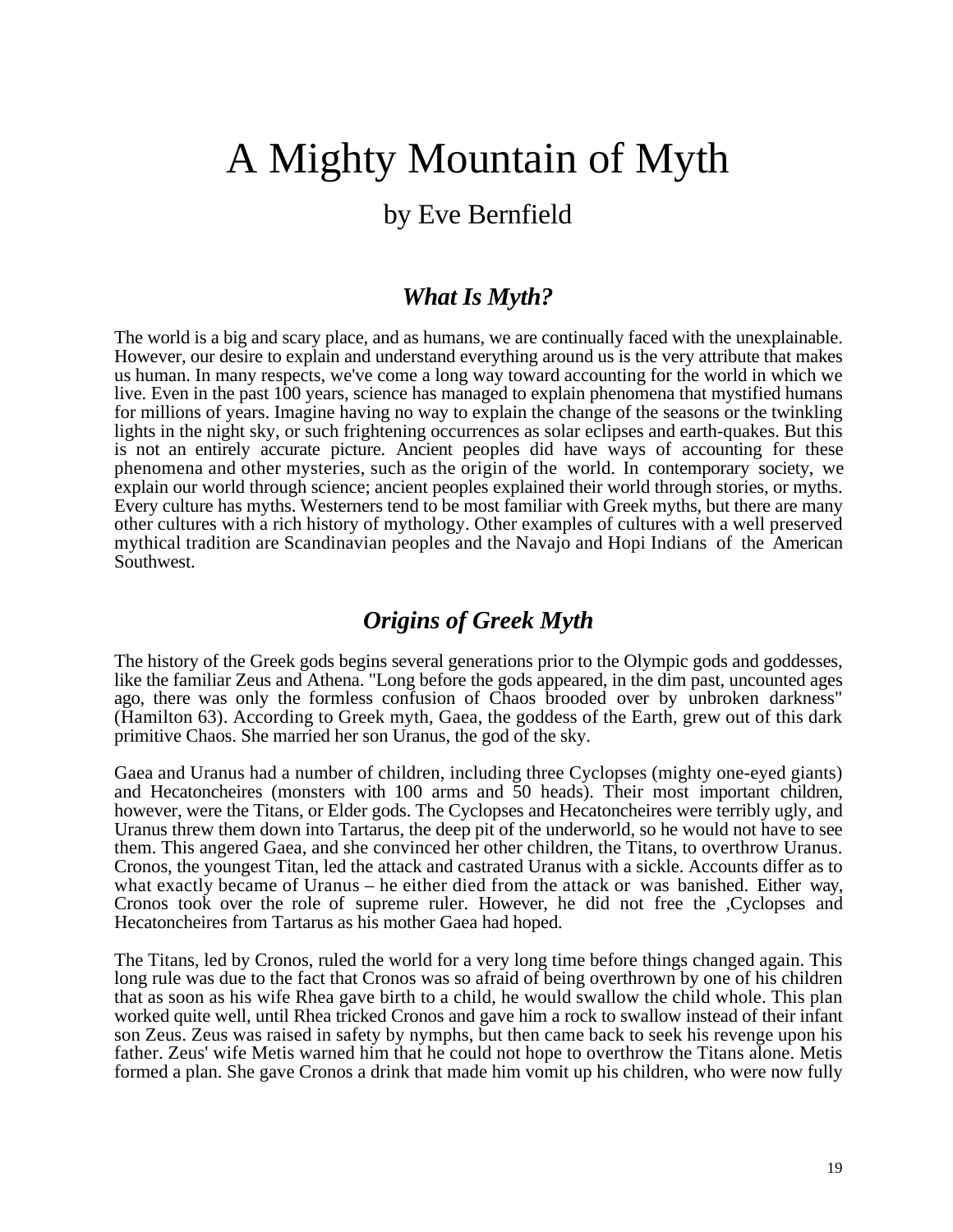grown, as well as the stone he had mistaken for the infant Zeus. With the help of his newly freed siblings, as well as the help of the Cyclopses and Hecatoncheires (his uncles), Zeus waged war upon the Titans. Eventually the Olympians (as this third generation of gods became known due to the fact that they lived on Mt. Olympus) overthrew the Titans. The Titans were banished to Tartarus, but Cronos managed to escape to Italy, where he was known as Saturn. Saturn ruled over a long Golden Age in Italy, but Zeus became the new king of the gods in Greece.

## *Some of the Olympic Gods and Goddesses – A Brief Family History*

*ZEUS* Zeus, or Jupiter in Roman mythology, ruled over heaven and earth as the supreme god. He carried a ,thunderbolt as a weapon and used it to punish gods and mortals when he was angry. Like the rest of the Greek gods, Zeus possessed very human qualities. Today, we generally tend to think of the divine as being all-powerful, all-knowing and all-good, but the Greek gods possessed all the same flaws as people. Zeus, and all the gods, could be spiteful and cruel. He could play favorites among mortals, helping one person and punishing another who hadn't necessarily done anything wrong. Zeus' most notorious exploits were always with women. He was continually seducing goddesses, nymphs and mortals, and had a number of illegitimate children. Many of these children were also gods, but some were famous heroes, like Hercules.

Zeus' first wife was Metis, the goddess of prudence and wisdom. However, Zeus was warned that if Metis ever bore him a son, that son would conquer his father just as Zeus had overthrown Cronos. Anxious to prevent this, Zeus swallowed his wife Metis whole. This way, he wouldn't have to fear being overthrown, but he could also still keep her wise advice. This action increased Zeus' influence as the supreme god, as it enabled him to possess both power and wisdom.

**HERA** Zeus' second and most famous wife was his sister Hera, the goddess of marriage and childbirth. In Roman mythology, she is called Juno. Hera is best known for her extreme jealousy over Zeus' affairs. She spent most of her time trying to punish Zeus' mistresses and illegitimate children.

**POSEIDON** Poseidon, or Neptune, was god of the sea. He was more powerful than every other god except Zeus. His weapon, made by the Cyclopses for the war with the Titans, was a trident that could split the seas. He also controlled earthquakes and could swallow sailors with rushing waves caused by his violent temper. As Greece is a country surrounded on three sides by water, it is easy to see why Poseidon was a very important god.

*HADES* Hades, or Pluto, was Zeus' other brother. He ruled the underworld, and had a helmet which made him invisible. As the god of the underworld and king of the dead, Hades was a frightening and terrible, but not evil, god. He was also the god of wealth and precious medals hidden in the earth. One well-known Greek myth involves Hades' kidnapping Persephone (daughter of Zeus and Demeter – goddess of Harvest, Grain and Fertility) to become his wife and queen in the underworld. Demeter was so angry at this that she vowed to create a famine until Persephone was returned. Zeus saw how dangerous this would be, so he returned Persephone to her mother, but not before she had eaten four pomegranate seeds, the food of the dead. Because of these four tiny seeds eaten in the underworld, Persephone had to stay with Hades for four months of the year and could return to her mother for the remaining eight. During these four months,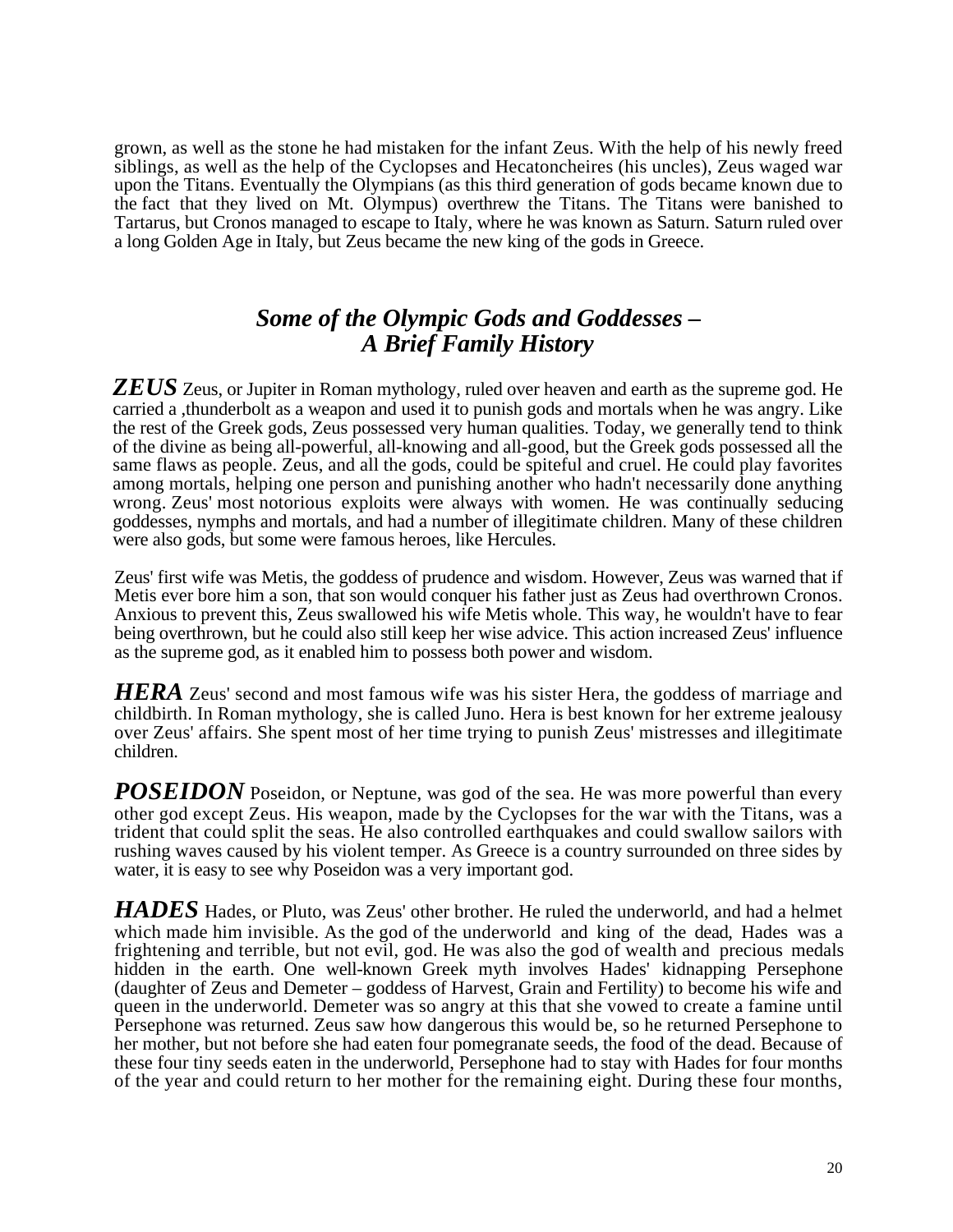Demeter would make the world into a barren waste in mourning for her missing daughter. This story, like all myths, was not just for the purpose of entertainment. Instead, it explained the desolate winter months to the Greeks.

*ATHENA* Athena, or Minerva in Rome, had no mother in the traditional sense. She sprang directly out of Zeus' head, fully grown and armed for battle. One could argue, however, that she was the daughter of Metis, who still lived in Zeus' belly. This is very likely, as Athena was not only the goddess of war, but of wisdom as well. Athena was also the goddess of weaving, agriculture and civilization. She protected the city and civilized life. It is no coincidence that Athens, Greece's greatest city and the birthplace of democracy, bears her name. Athena was Zeus' favorite child. She was his most trusted advisor, and he allowed her to borrow his mighty thunderbolt.

*APOLLO* Apollo was the son of Zeus and Leto, a daughter of the Titans. He was a very important god in many respects. Apollo played beautifully upon his golden lyre (an early form of the harp), shot arrows from his silver bow, and taught people the art of healing. He was the god of Light and Truth. He embodied reason and the Greek ideal of moderation. Apollo was also credited with pulling the sun across the sky with his chariot and thus causing the day.

*ARTEMIS* Artemis, or Diana to the Romans, was Apollo's twin sister. She was the goddess of hunting and lover of woods and wild things. She also protected the young. She too had a mighty bow and arrow that never missed, a gift from her father Zeus, and she and Apollo would often hunt together. As her brother was associated with the sun, Artemis was goddess of the moon.

*APHRODITE* Aphrodite, or Venus, was the goddess of love and beauty. Neither gods nor mortals were able to resist her beauty and charms. According to the myths, the Trojan War, (the subject of Homer's Iliad) sprang up because Aphrodite, Hera and Athena wanted to find out which was the most beautiful. They asked Paris, a prince of Troy, to settle the argument by picking the most lovely. He was unable to choose, as they were all equally gorgeous, so they each bribed him. Being a romantic type, he took Aphrodite's bribe, the most beautiful woman in the world, and declared Aphrodite the most lovely of the goddesses. Unfortunately, the most beautiful woman in the world, Helen of Sparta, was already married. When Paris abducted her, her husband and all the other powerful men in Greece went to Troy to get her back. This resulted in a bloody ten-year war.

**HERMES** Hermes, or mercury, was the son of Zeus and the nymph Maia. He is best known as the messenger god, being graceful and swift with his winged hat and sandals. He was also the god of travelers and a master thief. He was shrewd and cunning. Before he was a day old he had stolen Apollo's cows, leaving Apollo confused and angry. Later he invented the lyre, which he gave to Apollo in return for the cows. Hermes was also the god that led the souls of the dead down to Hades in the underworld.

*DIONYSUS* Dionysus, also known as Bacchus, may not be the best known of the gods, but his influence is certainly the most lasting. He was the son of Zeus and the Theban princess Semele, who became the most unfortunate victim of Hera's jealousy. Zeus was madly in love with the princess and swore by the river Styx that he would do anything that she asked. Hera, in disguise, convinced Semele to ask Zeus to reveal himself to her in all his glory. Semele requested this, and Zeus, having sworn by the Styx, was bound to do it, even though he knew that no mortal could see him and live. By his overwhelming brightness, Semele was killed, but Zeus managed to snatch the unborn Dionysus from her belly. He sewed the fetus into his thigh, where it stayed until it was born.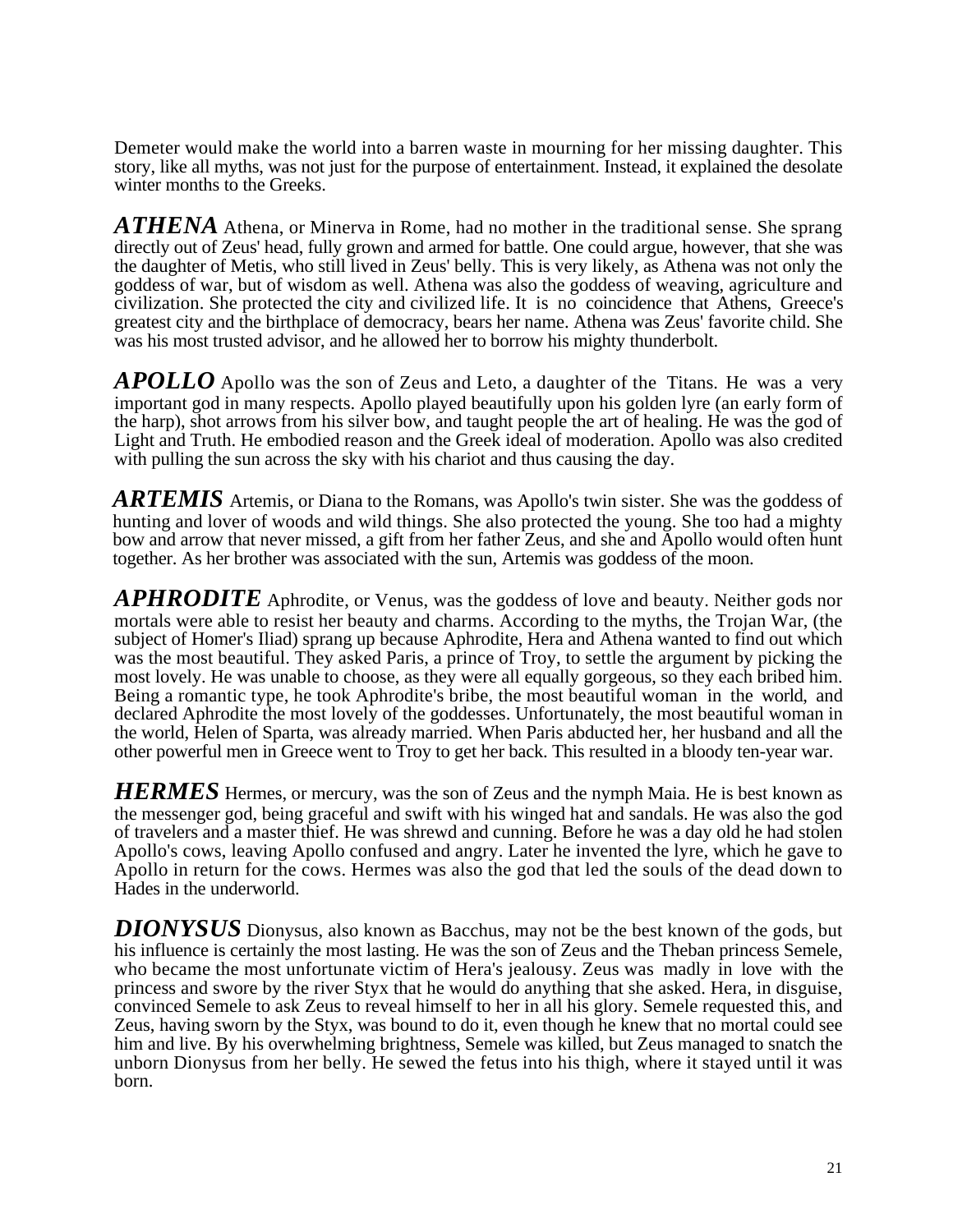Dionysus was the god of wine and revelry. He was the god of joy and ecstatic worship in nature, but also the god of cruelty and savage brutality. His followers, like drinkers of too much wine, were often driven into a mad delirium. The Maenads or Bacchantes, women who left everything to follow him, would run through the land in a wild frenzy, dancing and rejoicing and sometimes becoming so crazed that they would tear wild animals apart with their bare hands and devour the flesh.

Great festivals were held to honor Dionysus each year with much drinking and revelry. It is generally assumed that the Greek theater, the beginning of the theater as we know it, came out of the rites performed at these early festivals of Dionysus. Certainly it is known that the later, more organized festivals of Dionysus were dedicated to the production of plays. The yearly festivals were contests to choose and honor the best playwrights. These performances were not just for entertainment purposes, as we might see them today, but were sacred rites for the honor of an important god. They were also extremely popular, with almost the entire population of the area turning out to watch. "The greatest poetry in Greece, and among the greatest in the world, was written for Dionysus" (Hamilton 61).

### *What Bearing Does This Have On Us Today? (or, Who Cares About Ancient Myths?)*

Since the rise of the scientific age in the Renaissance, there has been a drastic decline of belief in myths. Scientists discovered, for example, that the earth is not the center of the universe, and the seasons are caused by the earth's yearly revolution around the sun. People no longer needed the tale of Demeter and Persephone to explain the winter months or Poseidon's anger to understand a terrible sea storm. Science and reason began to dominate society to such an extent that many people became convinced that science would eventually prove false and eliminate all mythology and religion. Sigmund Freud, the father of modern psychology, saw myth and religion as a sort of universal neurosis. ". . . Freud . . . judged the worlds of myth, magic, and religion negatively, as errors to be refuted, surpassed, and supplanted finally by science" (Campbell 12-13).

However, more recently, many people have begun to suspect that there is more to myth than just a naive explanation of the natural world. Perhaps, these psychologists and philosophers suggest, we have been too quick to throw out this rich tradition of myth. Psychologist Carl Jung suggests that myths are of great use to us even today. He sees these stories as part of our collective unconscious. In other words, the stories we tell, which are remarkably similar from culture to culture, have a much larger job than just explaining natural phenomena such as the sunset or an earth-quake. instead, their most important job is to tell us about ourselves as humans and the thoughts, feelings, dreams and fears that we all have in common.

By learning about the Greek gods, we learn more about human nature, because we can see all of our strengths and flaws reflected in the gods and heroes. We can enjoy myths today not only as a way of delving into the ancient world, but also as a tool for a deeper understanding of ourselves. We see in the Greek gods all the wisdom, insecurity, humor, bad moods, goodness and evil that we each possess as human beings. By thinking about mythical characters, we can begin to become more aware of these qualities in ourselves and people around us. The human race and the universe in which we live are still as mysterious and bewitching today as in the days of the ancient Greeks. The fact that we can still recognize aspects of ourselves and people we know in these myths can help remind us that human nature doesn't really change, even over thousands of years.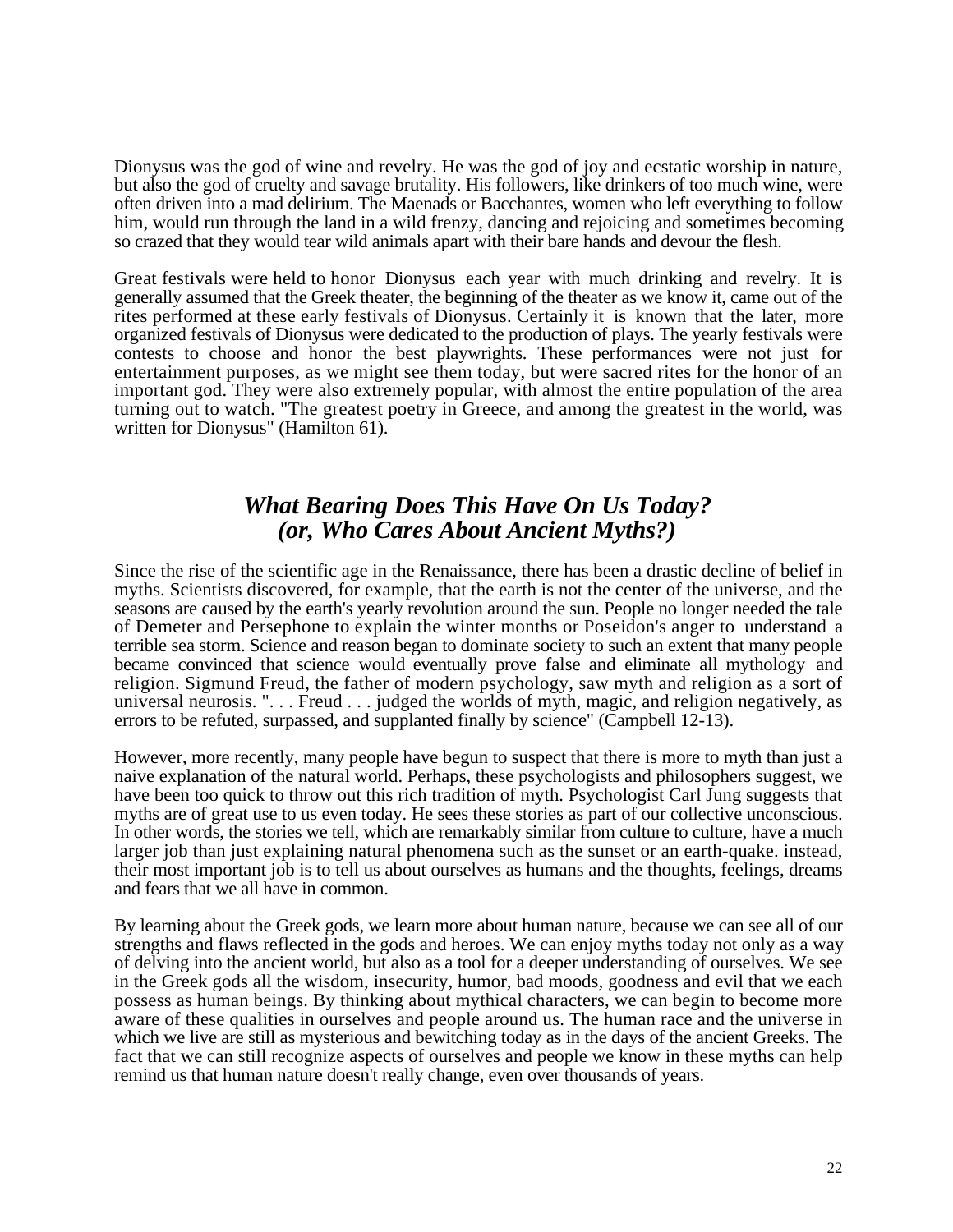*Eve Bernfeld is a recent Education Apprentice at The New Victory Theater. She is a senior at Fordham University where she is double majoring in Theater Performance and Philosophy.*

#### **Works Cited**

Aliki. *The Gods and Goddesses of Olympus*. New York: Harper Collins, 1994. Campbell, Joseph. *Myths to Live By*. New York: Bantam, 1972. Hamilton, Edith. *Mythology.- Timeless Tales of Gods and Heroes*. New York: Mentor, 1969. von Franz, Marie-Louise. *The Interpretation of Fairy Tales*. Boston: Shambhala, 1996.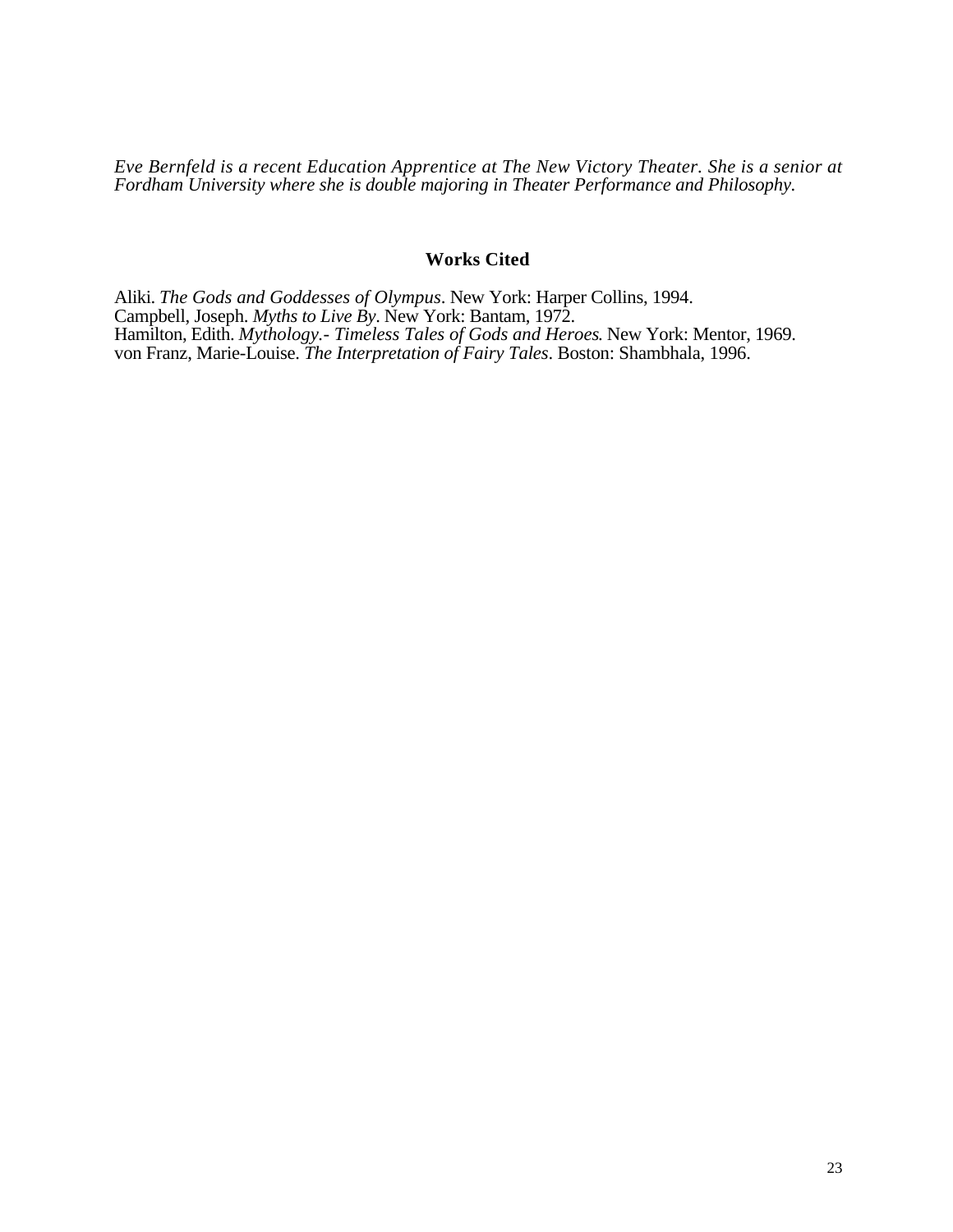# The Storytelling Tradition

by Christopher Milone

THERE IS ONE THING THAT HAS HELPED PEOPLE MAKE SENSE OF THE WORLD BETTER THAN ANYTHING ELSE FOR GENERATIONS ON END: A GOOD STORY. STORYTELLING HAS BEEN A PART OF HUMAN SOCIETY FOR CENTURIES AND HAS A LONG, VARIED HISTORY. IT SEEMS LIKELY THAT WE HAVE BEEN TELLING EACH OTHER STORIES SINCE THE BEGINNING OF HUMAN EXISTENCE, SINCE THE FIRST PRIMITIVE HUMANS RELATED THE STORY OF A HUNT TO THEIR FAMILIES.

## FOR THOUSANDS OF YEARS, AS PEOPLE STRUGGLED AND SURVIVED THEY PASSED DOWN THE WISDOM AND KNOWLEDGE THEY HAD GAINED THROUGH TELLING STORIES. BY ESTABLISHING THE ORAL TRADITION, HUMANS BUILT ON THE PAST AND MOVED FORWARD INTO THE FUTURE.

**LONG BEFORE** the recorded history of humanity; family units and tribes shared their group traditions and values through stories told in caves and around bonfires. Almost everywhere around the globe, ancient people developed folktales and myths that speculated on the origins of the universe and other natural phenomena. Different cultures were able to pass on their values, religion, and history through stories. As pictographs, and later, written languages developed, people were able to preserve these stories on cave walls, in Pyramids, and on parchment paper. Many ancient stories are still around today, such as *The Iliad*, *The Odyssey*, and *Grimm's Fairy Tales*, though they may be different from the versions which originated thousands of years ago,

**A SIGNIFICANT** event occurred in the 1450s, which greatly impacted the use of storytelling and the oral tradition. Johannes Gutenberg, a German, invented a practical method of using movable metal type, which made it possible to mass produce books by printing them rather than by having to write each book out by hand. The first printed book the Bible, had previously been told to congregations orally, in mass and at prayer; however, when it became possible to mass produce, it became conceivable that every Christian could own a copy and read the stories on their own.

**EARLY PRINT** did not initially seize the place of storytelling, because much of the world's population was unable to read and had to rely on people telling stories so that they could hear tales about their family history, their religion. and the news of the times. However, as more of the population became literate, the art of storytelling seemed to fade away because books and newspapers could reach a much larger audience than a single person telling a story, Ancient and medieval literary classics were written down and mass produced as printed books. Newspapers were printed and became a primary source of information.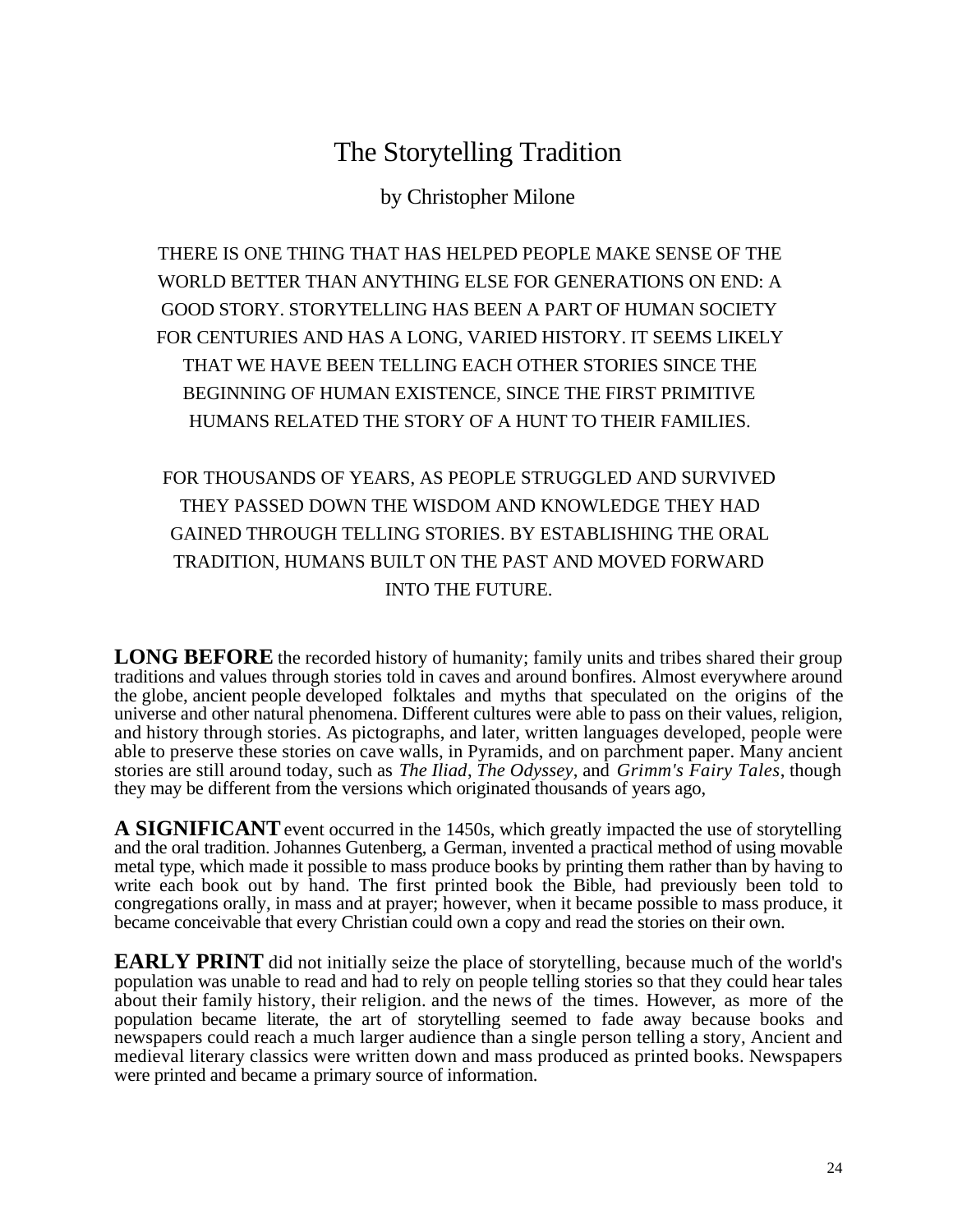**DESPITE** the advent of printing -and literacy, it eventually became clear that storytelling was still a necessary means of communication. Although the actual story itself could simply be read. the Storyteller adds his or her own interpretation to that story. It is as a result of this that storytelling has always been recognized as a kind of entertainment It is said that stories evolved from the human need to communicate experiences to others, and an important part of that communication included speaking to and with each other Stories satisfy an aesthetic need for beauty, regularity, and form through expressive language, music and body movement, things which cannot be captured in print. Stories help us become passionate and expressive people who try to imagine other people's experiences. As the United States

developed, stories and storytelling helped to create a shared culture. Immigrants from around the world brought their own cultural tales and songs with them. These tales spread across America as these immigrants migrated from east to west. People would share their stories with cultures, and soon discovered that similar stories were being told in different ways. In the early 1900s this kind of cultural story sharing was most rapid due to the large numbers of people immigrating to the United States.

**ONE MIGHT THINK** that the ancient art of storytelling, the simple face-to-face speaking of a tale, would be fading toward oblivion in a world which is so dependent upon technology. On the contrary, storytelling is in the midst of a vibrant and exciting revival. Today, due to a growing matrix of technology, we are able to share our stories with more people than ever. Television, movies, radio, email, and the Internet are new pathways which we can use to reach others and communicate our tales with them. "In recent times the age-old art of storytelling was almost drowned out by the clamorous din of contemporary culture - until the human yearning for genuine one-on-one communication sparked a revival of the art" (storynet. p.1). Storytelling is everywhere-in cafes and restaurants, on the street, at home, in schools, films, television shows, and on the radio. Most of the mass media is comprised of stories which are being told to a very large audience.

**STORYTELLING** festivals began to spread across the United States in 1975. The earliest was the National Storytelling Festival in Jonesborough, Tennessee. After the festival people all over the world gradually rediscovered the simplicity and truth of the well-told tale. The festival, growing larger every year, influenced a national movement that celebrates the rich history of American storytelling and tellers. The National Storytelling Festival's impact on storytelling as a major art form continues to be felt worldwide. A storytelling festival gives all ages a chance to hear stories, listen to the different styles of storytelling, and experience the magic of storytelling from different cultures. Today Jonesborough is known as the birthplace of America's storytelling revival, and is still holding annual storytelling festivals.

**THE NATIONAL** Storytelling Association also organizes an annual "Tellabration." In 1988 this event was launched by the Connecticut Storytelling Center in six locations across the state. A "Tellabration" is an exciting evening of storytelling. It brings storytelling enthusiasts together to share the tales that they have collected from around the world. A great success, the "Tellabration" extended to other states the following year, and then, in 1990, expanded nationwide. By 1997, there were "Tellabration" events on almost every continent

**FOR CHILDREN,** storytelling is more important now than ever before. With so many forms of entertainment for children, such as TV, video games and movies, children need activities which provide them with the opportunity to develop their own imagination and voice. Storytelling does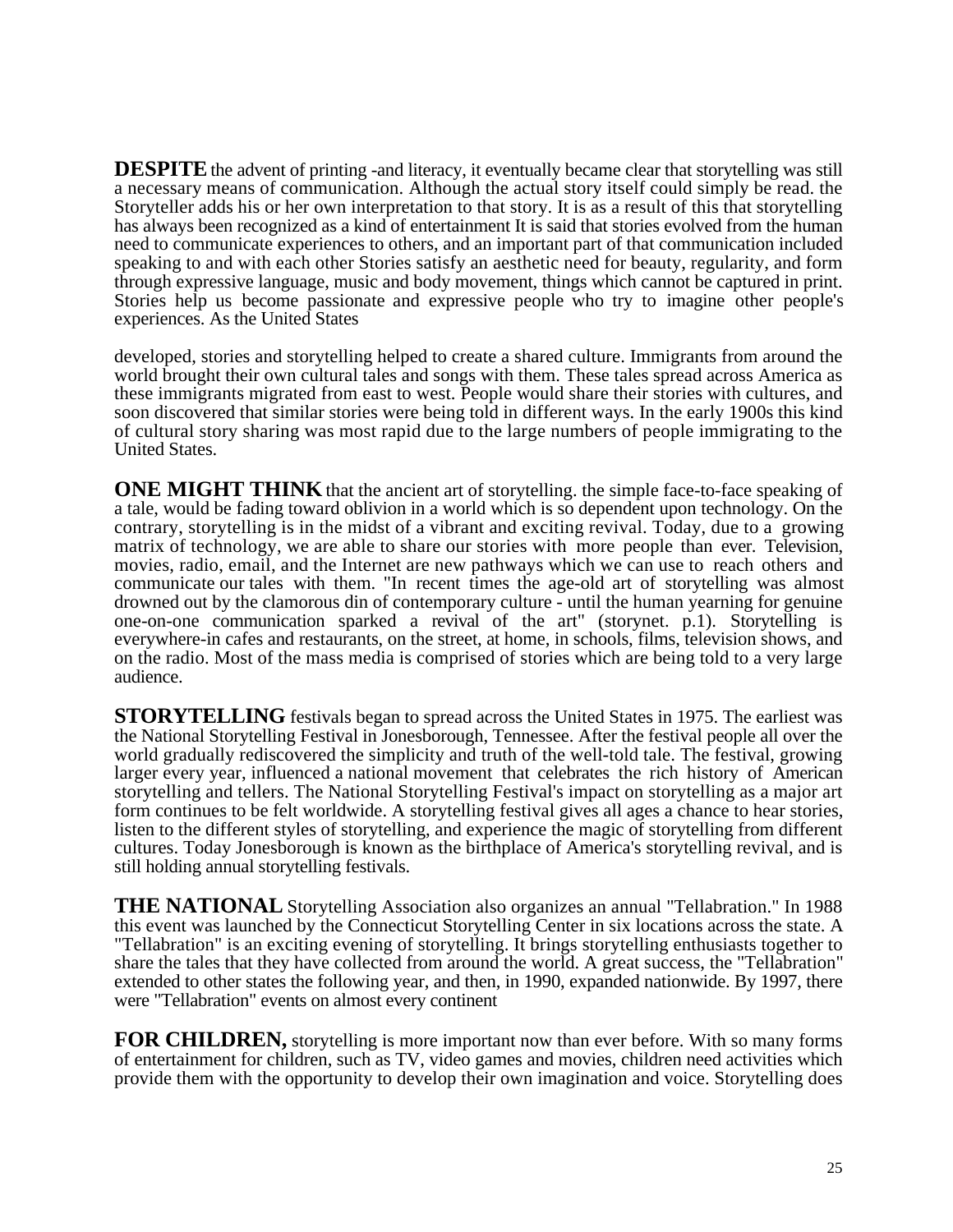just this, as well as developing vocabulary, listening, and communication skills. Also, there is the simple fact that storytelling is a great deal of fun. Children are entertained while they are learning about other people, other cultures, and the world around them.

**AS WONDERFUL** as storytelling is for children, it's not just for young people. Throughout most of its existence, storytelling has been primarily for adults. Through the efforts of organizations and individuals, more and more adults are finding an afternoon or evening of storytelling to be an enjoyable and rewarding form of enrichment and entertainment

**PEOPLE FROM** all walks of life use storytelling to hold an audience's attention and help them hear in new ways. Lawyers, for example, use storytelling to plead cases more effectively in the courtroom. Everyday, we tell stories to our friends and families, and we watch stories being told to us on television or in the movies. As the recognized uses of storytelling increase, so do the numbers of tellers, festivals, conferences, degrees and awards.

Storytelling lives at the heart of the human experience. It is a compelling form of communication as ancient as language itself Since the beginnings of humankind, we have shared, through stories, the events, beliefs, and values held dear by our families, communities and cultures.

#### *WORKS CITED*

Bruchac, Joseph. *Tell Me A Tale: A Book About Storytelling*. Harcourt Brace and Company: New York. 1997.

Pellowski, Anne. *The World Of Storytelling*. H.W. Wilson Company: New York, 1990.

Wilson, B. Jane. *The Story Experience*. Scarecrow Press: Metuchen NJ, 1979.

David Gonzalez. *Jazz Orpheus, Study Guide*. Lincoln Center Institute: New York 1994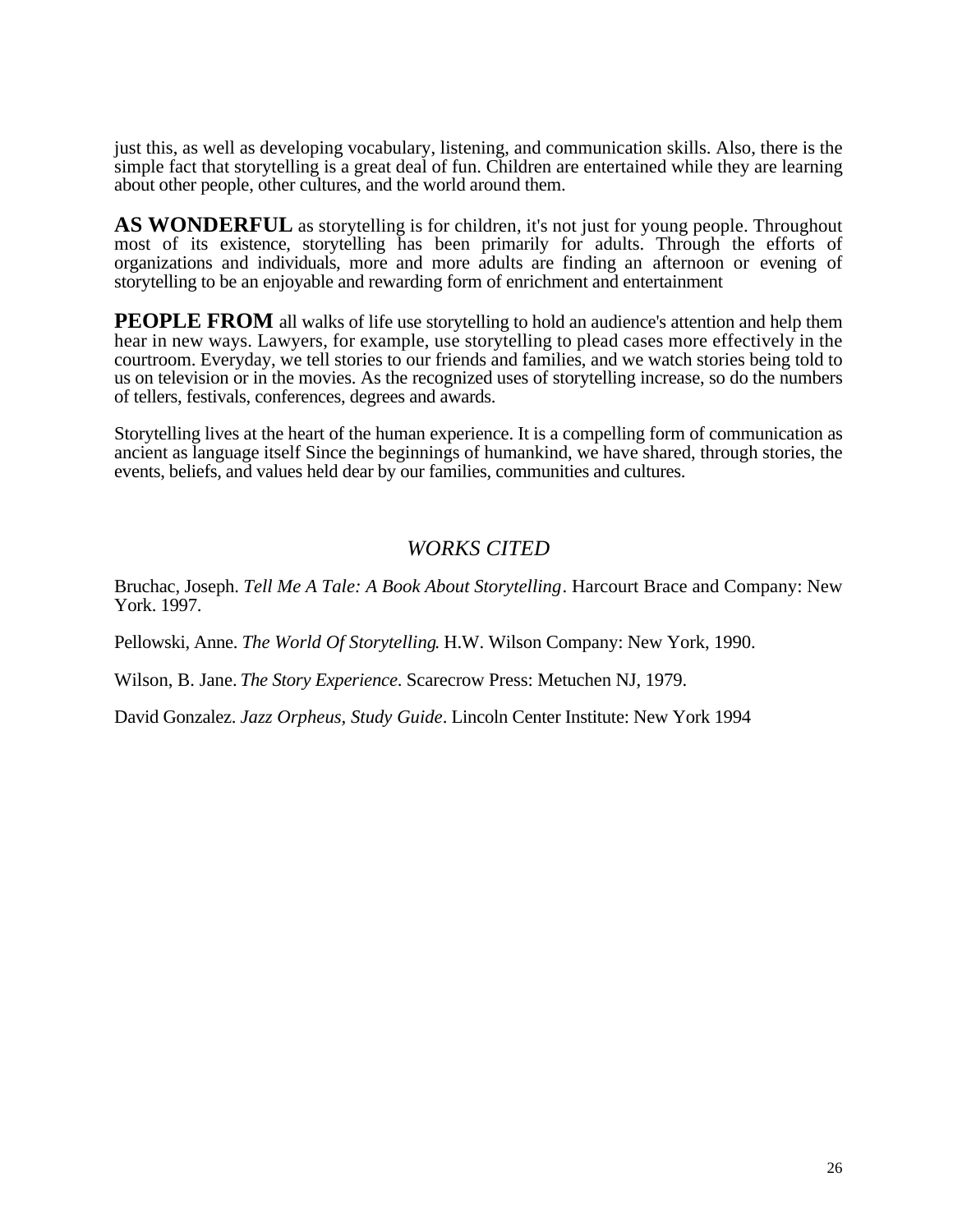#### *WEBOGRAPHY*

*[http://www.peg.apc.org/-dbelling/FestsAust.html](http://www.peg.apc.org/~dbelling/FestsAust.html)*

Australian Storytelling Festival Website.

*<http://falcon.jmu.edu/~ramseyil/storydefinition.htm>*

A librarians guide to storytelling.

*<http://www.motell.org/telling.htm>*

Storytelling information Website.

*[http://www.storynet.org/nsa/aboutnsa.htm](httP//www.storynet.org/nsa/aboutnsa.htm)*

National Storytelling Association Website

*<http://edwina.cprost.sfu.ca/~rugratz/content/origins.html>*

Storytelling history information Website.

*<http://members.aol.com/Tellabrate/whats.html>*

What is a Tellabration? Website.

*Christopher Milone is a former New Victory Apprentice in the Education Deportment He is currently a senior at Tottenville High School in Staten Island, and he plans to attend the Fashion Institute of Technology in the fall.*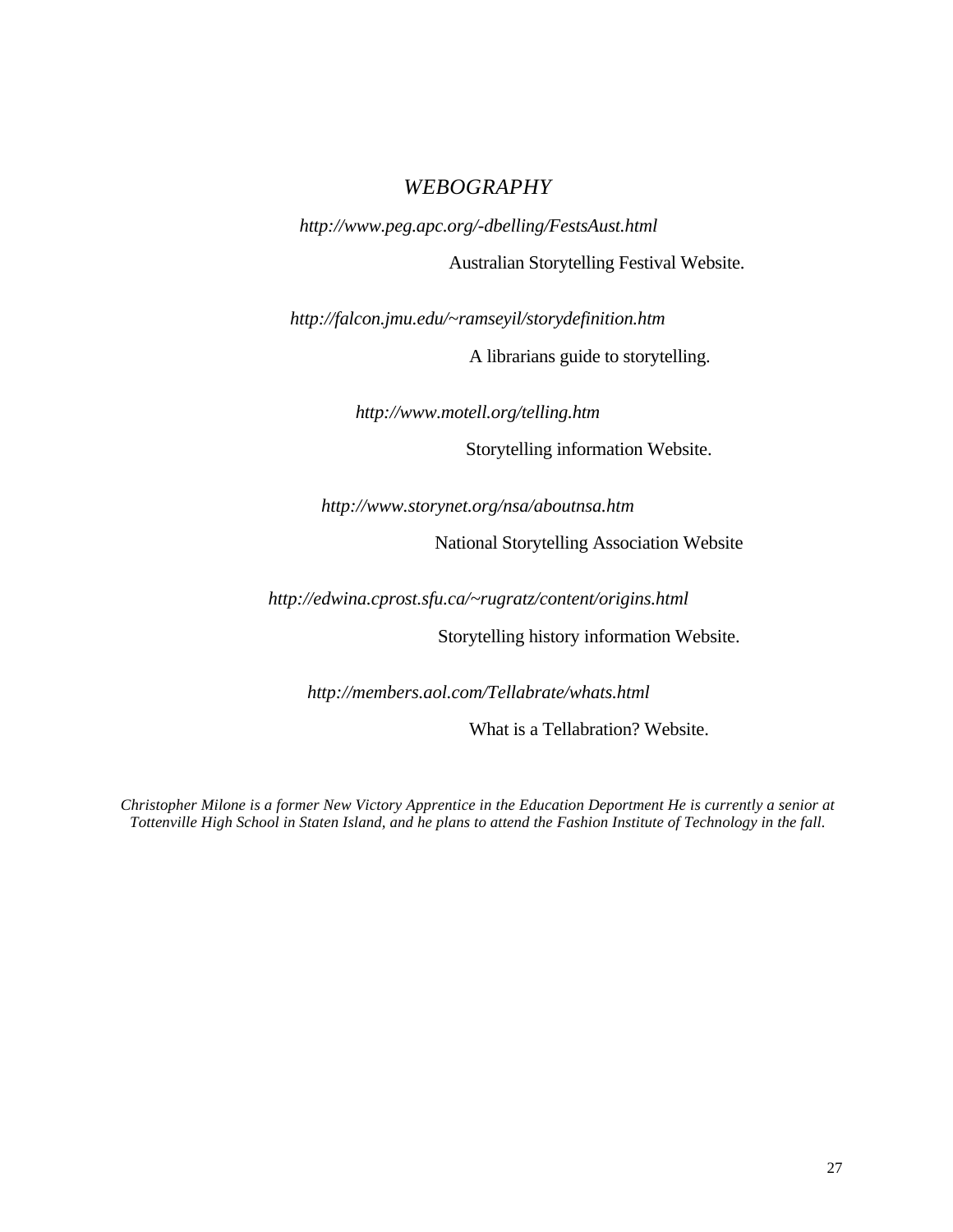# **Post-Show Discussion Questions**

1. What does a storyteller need in order to perform? How did David Gonzalez use the space, and differentiate between characters? Were you able to tell the characters apart? How did he challenge you to use your imagination?

2. What role did music play in the story of Orpheus? How did the music support the action and create an environment or mood? Why does Orpheus play the sax in this version instead of a lyre? What was the relationship between the storyteller and the musicians?

3. How did David Gonzalez use the jazz music to help him tell the story of Orpheus? Did you recognize any of the music? How would the tale of Orpheus be different if it had been set to classical, hip-hop, rap, reggae, or Latin music?

4. What is a myth? What characteristics make "Orpheus and Eurydice" a myth? How does David Gonzalez update the story, but maintain the spirit of the original?

5. Why did Orpheus turn around?

6. How did the story of "Orpheus and Eurydice" make you feel? Do you think that "Orpheus and Eurydice" would have the same effect if it had a happy ending?

7. What contemporary references did you see or hear in the performance? How did these references fit within the telling of the story?

8. Why do you think David Gonzalez chose to tell this these two stories in the same performance?

9. if you could change something about this performance, what would it be? Which of the two stories did you find most enjoyable?

10. How is watching a storytelling performance different than watching a fully cast play? How is it similar?

11. How was "Delgadina" different from "Orpheus"? How was it similar? What are the differences between a folktale and a myth? Of what other stories did "Delgadina" remind you?

12. How and when was music used in "Delgadina"?

13. Both "Orpheus and Eurydice" and "Delgadina" include snakes as characters. What were the roles of the snake characters in each story? Do you know any other stories that include snakes? What are they? What ideas do people often have about snakes? Why do you suppose people have these ideas?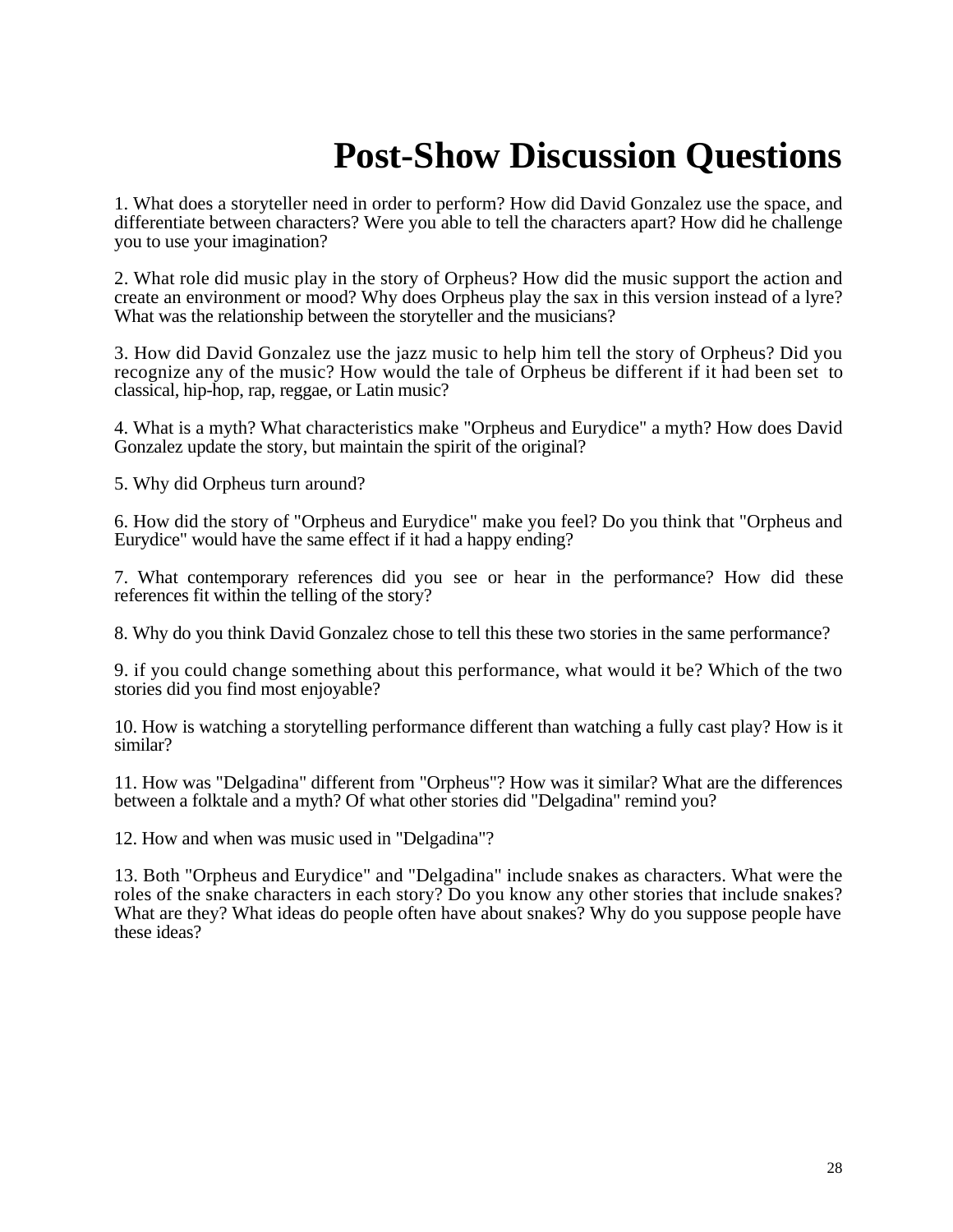# **Suggested Classroom Activities**

# **Mythmaking**

Ancient people used mythology to explain the various phenomenon of the world around them, to explain the flaws of humans, and to understand the mysteries of life and death. For example, the ancient Greeks believed that the sun rising and setting each day was the result of Apollo riding his chariot across the sky. Create a myth to explain one of the following phenomenon:

- \* Why a ball drops in Times Square on New Year's Eve
- \* Why there are bees on the seats of The New Victory
- \* Why the buildings in Manhattan are so tall
- \* Why Manhattan is an island
- \* Why palm trees don't grow in New York City
- \* Why there is no school in the summertime

There are logical explanations for all of these phenomenon, of course, but when making a myth, you must create your own explanation. Carefully consider when your story is set, who the characters are, and how the story results in the phenomenon you are trying to explain.

Older students may consider creating "fake derivations" for modern-day names, places, or ideas. For instance, the hero in a story about Times Square could be called Timz, thus explaining the name of the area.

# **A Fascinating Family Tree**

Using the "Mighty Mountain of Myth"' essay earlier in this chapter, construct a family tree for the Greek gods, utilizing all of the races, creatures, siblings, and children mentioned. Be sure to use a big piece of paper, and read the essay carefully before attempting to create the family tree.

As an alternate activity, create portraits of the various Greek gods as you visualize them.

# **Orpheus Neurosis**

Why do you suppose that Orpheus turned around and looked at Eurydice, sending her back to Hades and the underworld? Have you ever done something you were specifically told not to do? What do you think you would have done in Orpheus' position? How do you think Orpheus felt after he lost Eurydice? How do you think Eurydice felt when her escape was thwarted?

Divide your class into two groups. One group will be working in role as either Orpheus or Eurydice, and the other group will be in role as a therapist or an advice columnist.

Instruct the Orpheus/Eurydice group to write letters in role, to a therapist or advice columnist. How are the characters feeling? What are their feelings toward each other? How are they dealing with their losses?